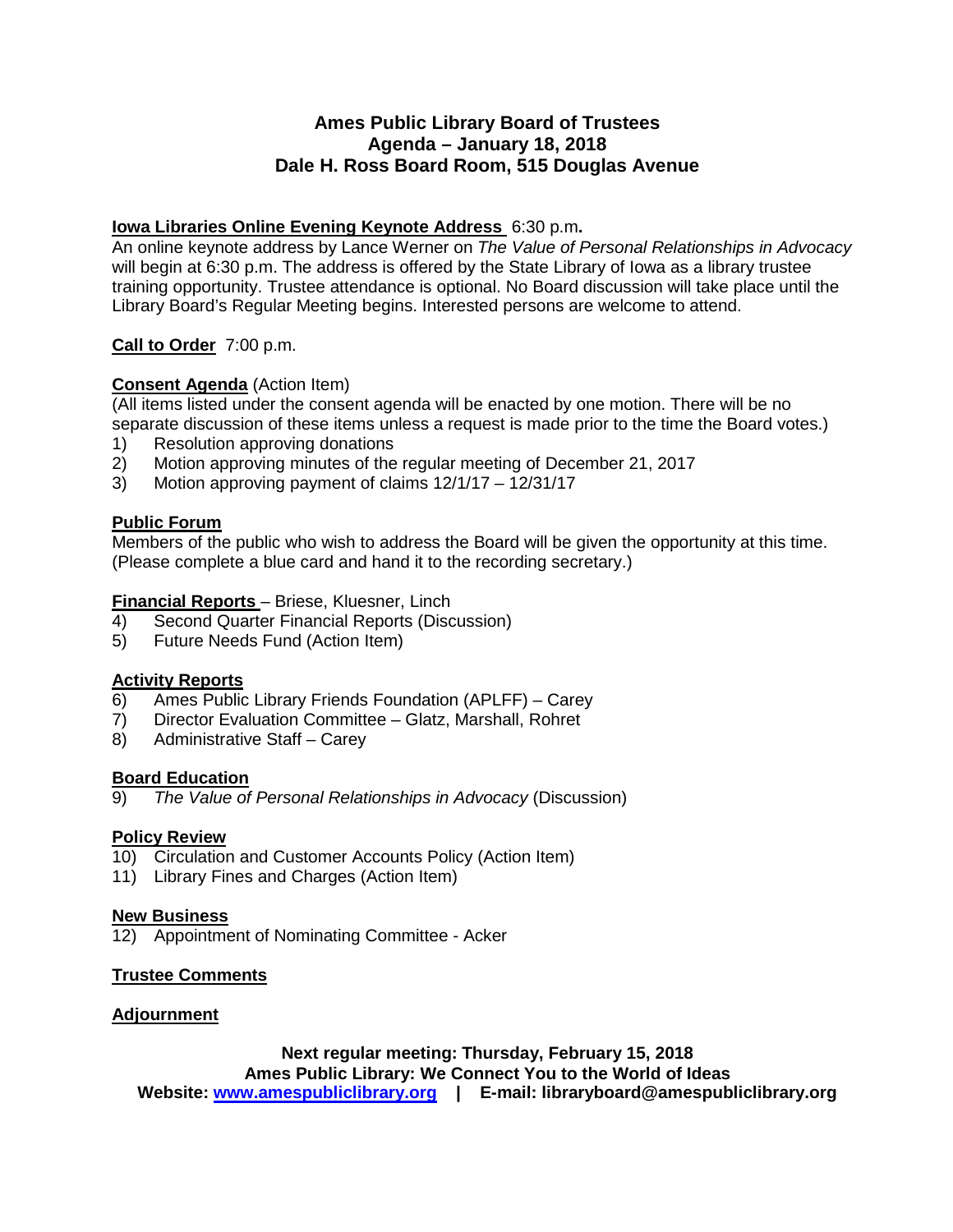**0Share** 

 $\asymp$ 

Receive Updates Enter Email Address | Go

# **Library Trustee Training Opportunity: Iowa Libraries Online Conference Jan. 18**

Having trouble viewing this email? View it as a Web page.



**News from the State Library of Iowa - December 22, 2017**

## **Iowa Library Trustee Training Opportunity**

**Iowa Libraries Online Conference Jan. 18**

You're invited to the annual Innovative Libraries Online Conference (ILOC) on Thursday, January 18. The FREE online conference offers keynote speakers, informative sessions, and an evening session for trustees—all online. The conference replicates an "in-person" experience without registration fees or travel costs.

The 6:30 p.m. evening session, designed especially for trustees, offers an excellent chance for library boards to earn continuing education to fulfill the training requirement



for library accreditation. With the opportunity to hear a nationally known speaker, many libraries make this part of their regular monthly board meeting or meet at the library, have some pizza and watch the hour long presentation together. Of course, anyone can also watch from the comfort of their own home.

### **About the Evening Keynote**

Lance Werner is the Director of the award winning Kent District Library (KDL), the second largest and busiest library in the State of Michigan. He has a JD degree from Michigan State University, College of Law and an MLIS from Wayne State University, and has worked as both an academic librarian and law librarian. He was named a 2016 Library Journal Mover & Shaker and is passionate about advocacy.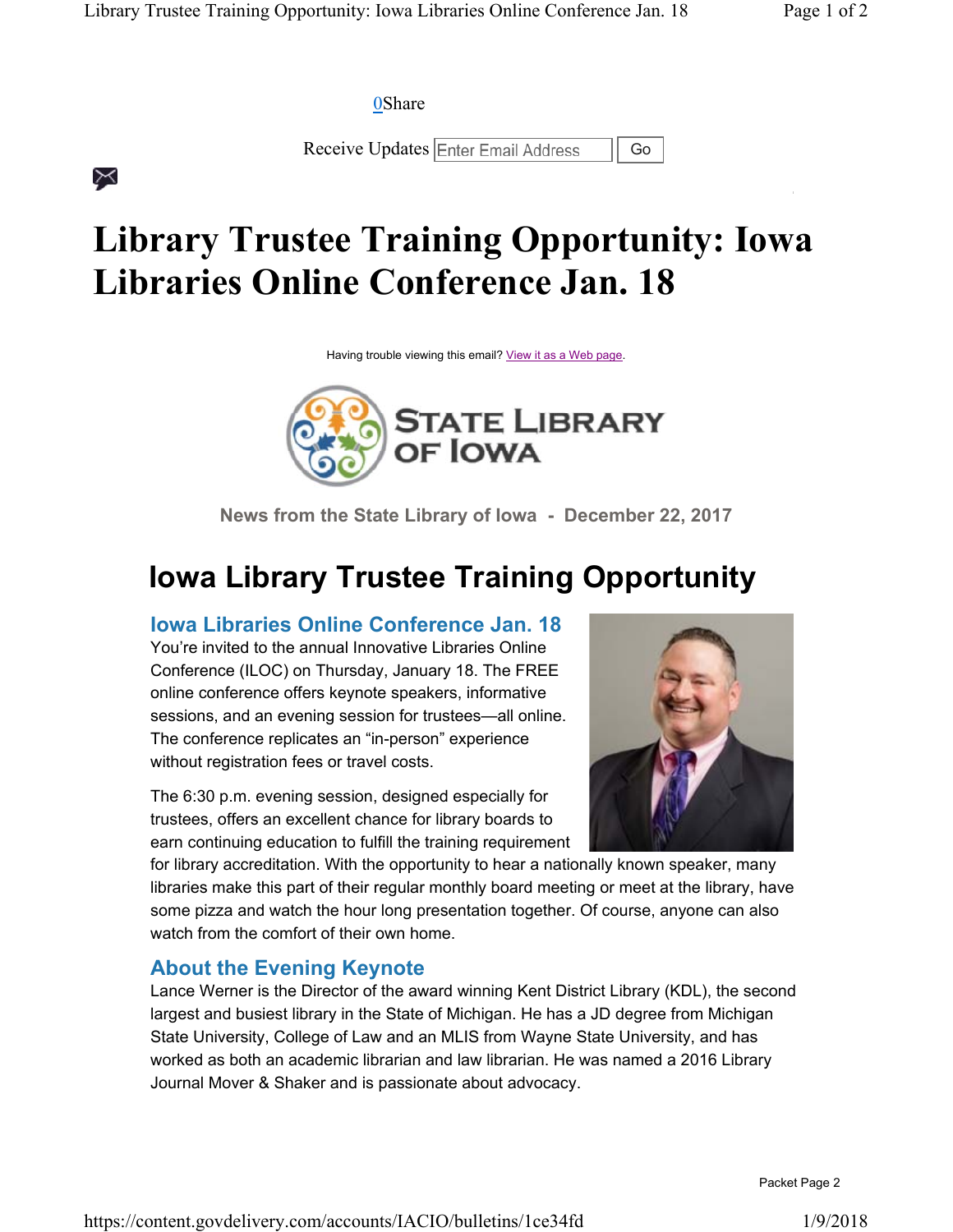His session, *The Value of Personal Relationships in Advocacy*, will provide an overview about how personal relationships with elected officials can pay huge dividends in advocacy efforts. There will also be a discussion about various techniques that have been successfully used by Lance in creating genuine relationships with elected officials and other decision makers.

We hope you'll join us all day, or in the evening for this informational and inspiring learning opportunity. **No need to preregister, bookmark the ILOC 2018 webpage for the link to the virtual conference room and plan on logging in about 15 minutes before the session begins.** Please note: Zoom, the web conference software used, may require you to download a small software client after clicking the link to access the conference.

Finally, on behalf of State Librarian Michael Scott and all Iowa libraries, thank you for the work you do as a library trustee.

*You are receiving this email because you have been identified as an Iowa library trustee, if this is not correct, please contact toni.blair@iowa.gov.*



**State Library of Iowa** 1112 East Grand Avenue Des Moines, Iowa 50319

1-800-248-4483

Stay Connected with the State Library of Iowa:



Manage Subscriptions Help



Powered by

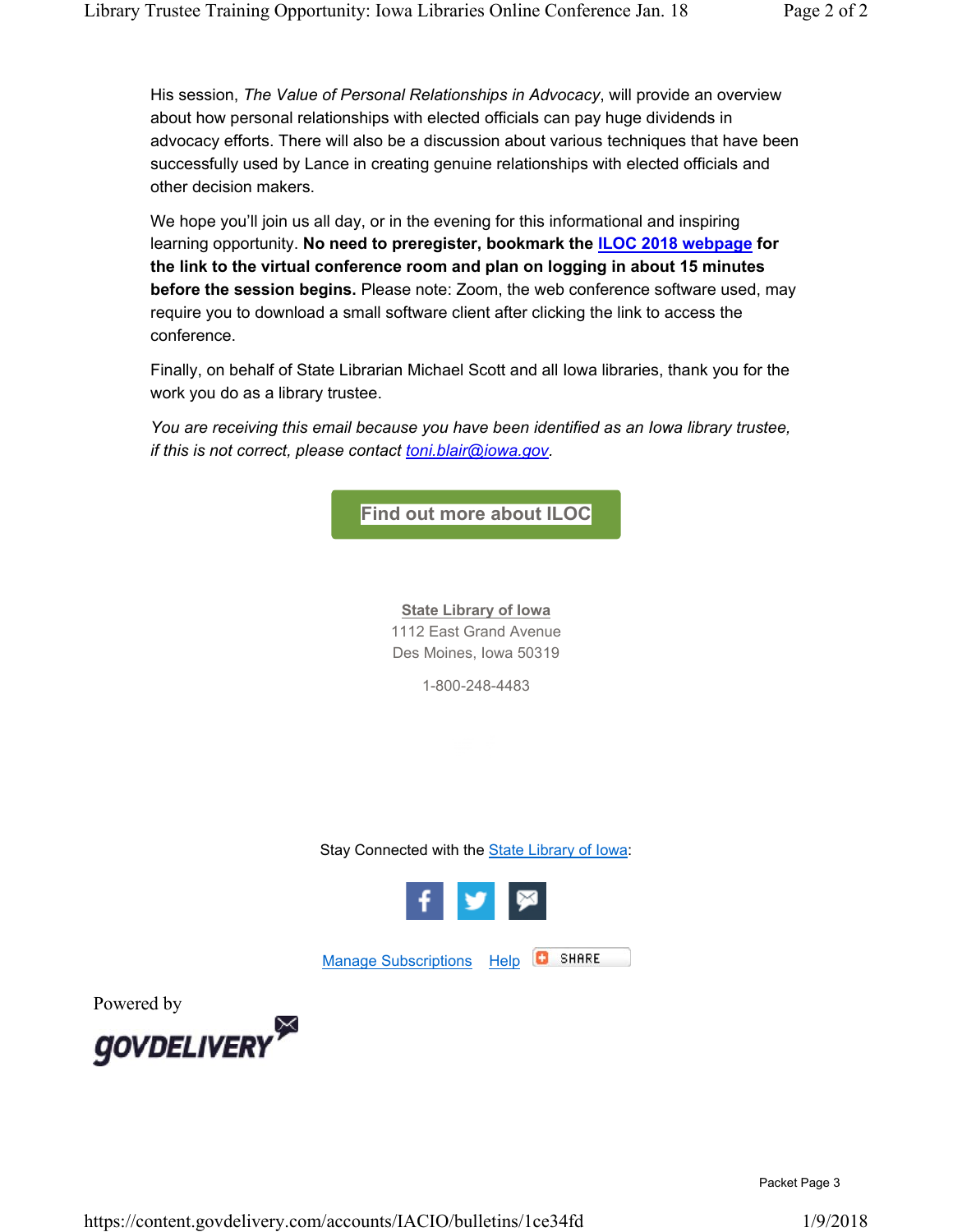## **Donations**

#### **BOARD OF TRUSTEES AMES PUBLIC LIBRARY JANUARY 18, 2018**

Be it resolved that the Board of Trustees, Ames Public Library, accepts the following donations:

| 3) From Ames Coin Club for books on coin collecting\$350.00 |  |
|-------------------------------------------------------------|--|
| 4) In memory of Marilyn Jorgensen from Annie Nordaas\$50.00 |  |

\_\_\_\_\_\_\_\_\_\_\_\_\_\_\_\_\_\_\_\_\_\_\_\_\_\_\_\_\_\_\_\_\_\_\_\_ \_\_\_\_\_\_\_\_\_\_\_\_\_\_\_\_\_\_\_\_\_\_\_\_\_\_\_\_\_\_\_\_\_\_\_

Jane Acker, President Sarah Barchman, Secretary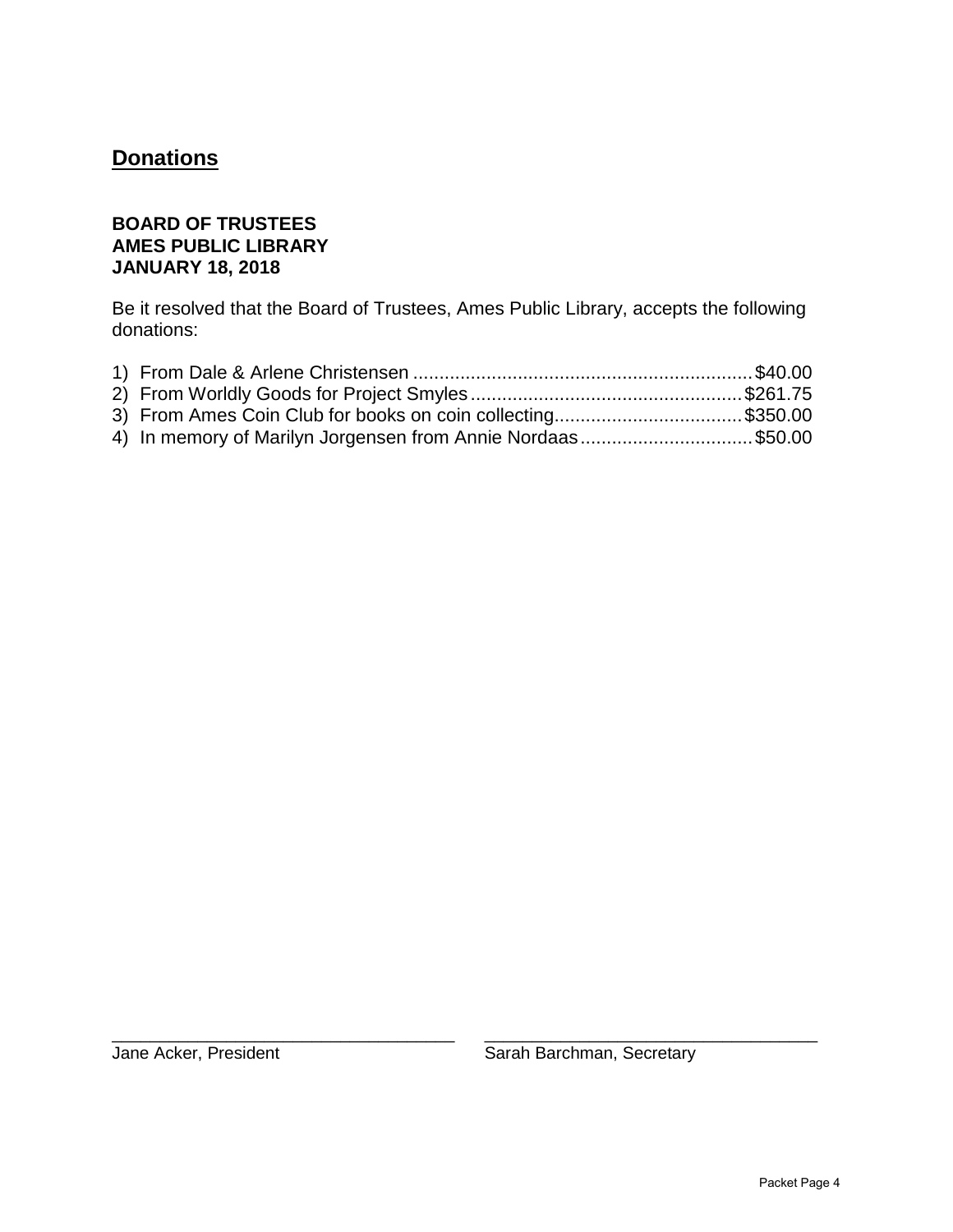#### **Ames Public Library Board of Trustees Minutes of the Regular Meeting December 21, 2017**

The Ames Public Library (APL) Board of Trustees met in regular session on Thursday, December 21, 2017, in the Dale H. Ross Board Room, 515 Douglas Avenue., with Acker, Barchman, Briese, Kluesner, Marshall, and Rohret in attendance. Linch arrived shortly after the call to order. Butler and Glatz were excused. Library Director Carey, Librarian Danielle Ziegler, and Operations Coordinator Mary Morton were also present.

**Call to Order:** Board President Acker called the meeting to order at 6:58 p.m.

#### **Consent Agenda:**

**Moved by Marshall, seconded by Rohret, to approve the following items on the consent agenda:**

- **1) Resolution approving donations**
- **2) Motion approving minutes of the regular meeting of November 16, 2017**
- **3) Motion approving payment of claims 11/1/2017 11/30/2017**

**Vote on Motion: 5-0. Carried unanimously. Resolution No. 2017-L026 adopted.**

#### **Public Forum:** None.

Linch arrived at 7:00 p.m.

**Ames Public Library Friends Foundation (APLFF) Report:** Trustee Acker stated that the APLFF Sales Committee brought in \$12,000 in November; fundraising continues with a focus on an endowment campaign; an Author Café featuring Rekha Basu and Kathie Obradovich of the Des Moines Register is scheduled for April 15; an update to the APLFF website is underway; the Teen Advisory Group is working on a January 21 Yule Ball and a silent disco.

**Administrative Staff Report:** Carey introduced the two staff members (Ziegler and Morton) who were present and provided some staff updates: Cathy Van Brocklin will be retiring at the end of the month; a new librarian was hired to fill Justin Armbruster's position and he will begin January 2; one half-time and one three-quarter-time Library Assistant positions are now open. Carey said there are also openings for parent educators in the Small Talk Program and an opening in Project Smyles is available because Pat Spangler accepted a position with the Ames Community School District. The four staff teams (Internal Communications, Pay Study, Welcoming/Inclusivity, and Innovation) are meeting and will report at Staff Development Day.

Carey said that the first budget meeting with City staff was held. The Library received the goahead to begin the light-emitting diode (LED) bulb replacement project, was able to add 16 hours of custodial work to the contract, and will be able to combine savings from the lighting project and the Operations Coordinator position to create a new half-time position for an assistant to the Community Relations Specialist. The budget team will meet with the City Manager next week.

Carey said she and Acker gave incoming City officials John Haila and David Martin a tour of the facility. A going-away reception for Peter Orazem and Mayor Ann Campbell was held at the Library. She also reported that former Library Board member Harry Weiss had passed away earlier in the month. Carey attended the funeral on behalf of the Library and ordered a collection of jazz greats in his honor.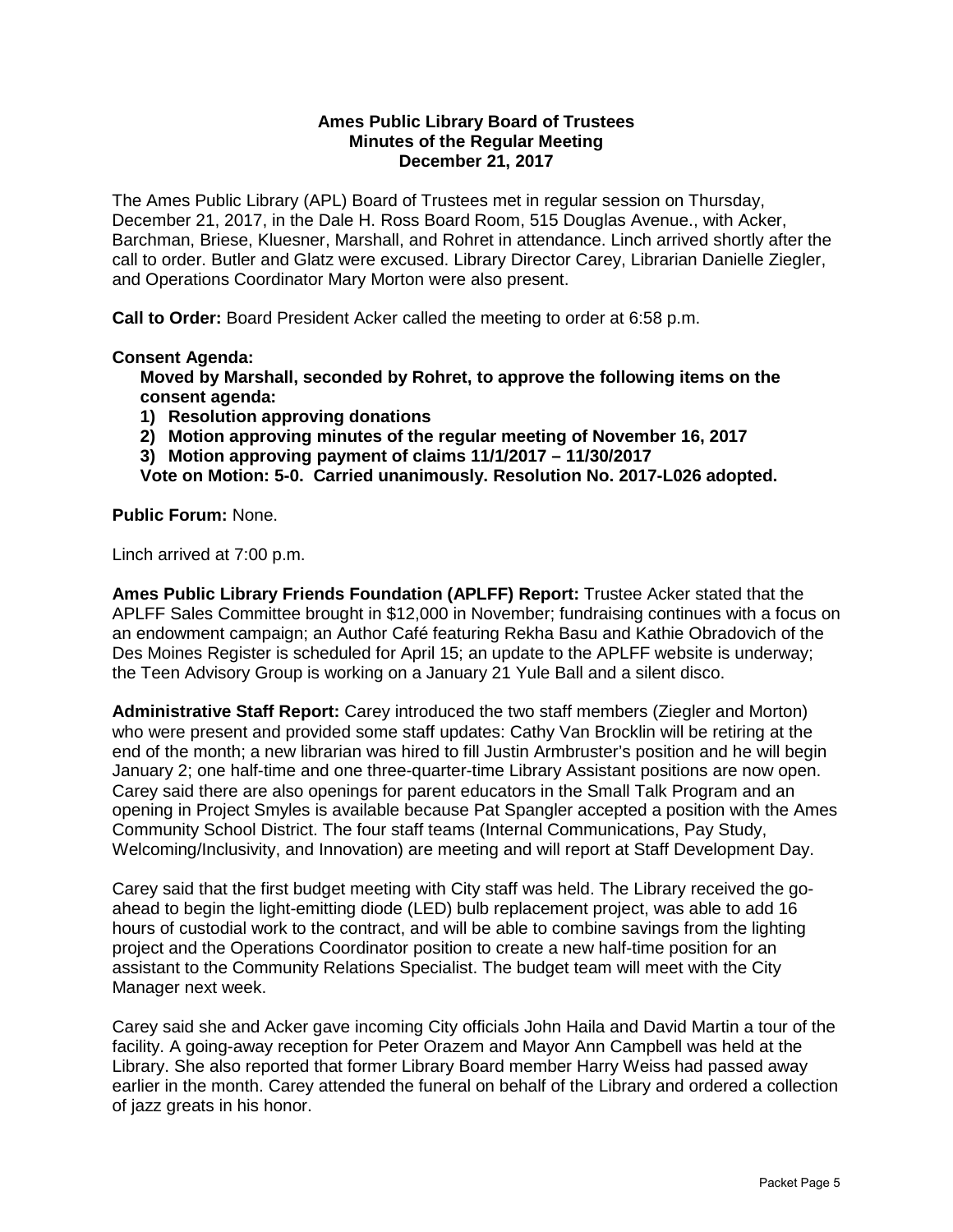Carey stated that APLFF recently received a letter from the Boston Foundation advising that an anonymous donor has set up a \$250,000 endowment with APLFF as the beneficiary. A check for about \$10,700 also came, with an explanation that the funds are to be used to support the large print collection and that a similar amount will be sent each year in May.

Finally, Carey showed examples of the note cards, t-shirts, calendars, and bags that are being sold at the Welcome Desk. She said staff is planning to order onesies and is taking note of any requests for adult-size t-shirts.

**Board Education:** Youth Services Librarian Danielle Ziegler spoke on the topic of gift books. She said that staff tries to help customers at this time of year by recommending materials for specific ages. They may refer people to the "river" that runs across the home screen in the Library's catalog, share book lists that are available at the service desks and on line, or make personal recommendations. Ziegler distributed a sample suggestion list and showed some of the books she favors.

**Circulation and Customer Accounts Policy:** Proposed changes to the policy were discussed. When asked if the Legal Department had reviewed the registration or account application forms, Carey said she didn't think the forms had changed very much in the last several years, but that the language about implied consent had been reviewed. The schedule of fines and charges is approved by City Council.

There was also discussion about the difference in identification requirements between borrower accounts and computer use accounts. Operations Support Coordinator Morton explained that the requirement for computer use cards is more lenient because nothing is taken out of the building.

Asked about the difference between an Educator Account and an Individual borrower account, Morton stated that educators are allowed a longer check-out period and it generally corresponds to the length of a unit.

**Library Fines and Charges:** No changes were proposed.

#### **Approval of Preliminary Budget Requests:**

**Moved by Briese, seconded by Barchman, to approve adjustments to the operating budget for fiscal year 2017/18 and requests for fiscal year 2018/19 as presented/amended.**

Carey explained the information shown on pages 17 and 18 of the board packet, which she said would be the basis for the discussion with Mr. Schainker next week. He will compare the budget that was adopted last year to the current year adjustments and next year's requests. Carey noted that the adjusted budget was lower at this point than adopted, so she hopes he will look favorably on the requests (for additional custodial hours, the LED bulb replacement, and another half-time position). The request for next year is just less than a 4% increase.

#### **Vote on Motion to approve as presented: 6-0 . Approved unanimously. Resolution No. 2017-L027 adopted.**

**Moved by Kluesner, seconded by Briese, to approve adjustments to the Donations Budgets for fiscal year 2017/18 and proposals for fiscal year 2018/19 as**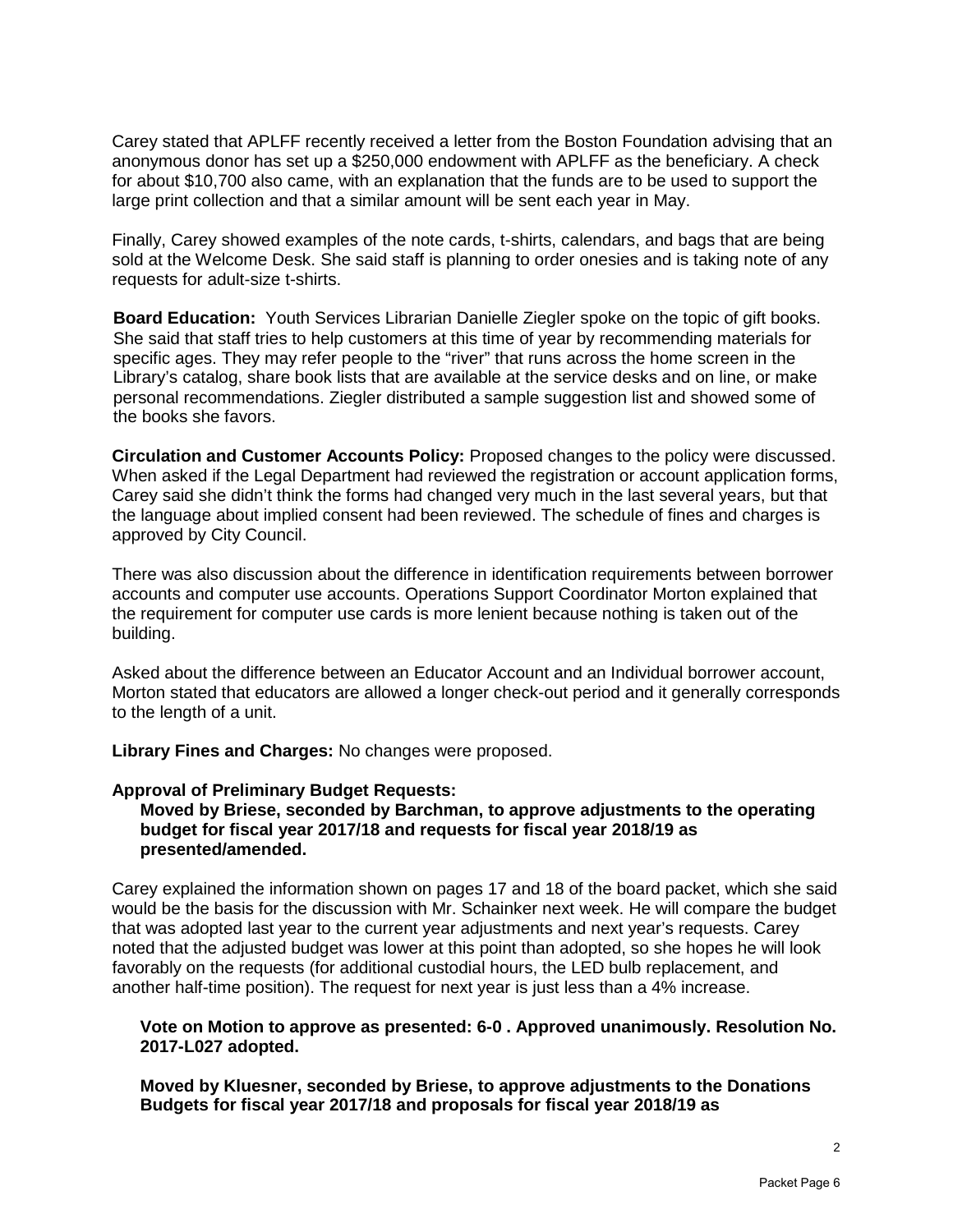#### **presented/amended.**

Carey said it's difficult to anticipate future donations, but staff attempts to make best estimates and adjust as new information is learned and opportunities arise.

**Vote on Motion to approve as presented: 6-0. Approved unanimously. Resolution No. 2017-L028 adopted.**

**Reallocation of FY18 APLFF Funding:** 

**Moved by Rohret, seconded by Barchman, to reallocate expenditure of the \$164,500 funding from Ames Public Library Friends Foundation for fiscal year 2017/18 as presented/amended.** 

**Vote on Motion to approve as presented: 6-0. Approved unanimously. Resolution No. 2017-L029 adopted.**

**Annual Review of Story County Contract:**

**Moved by Linch, seconded by Briese, to approve continuation of the Library Service Contract for Story County for Fiscal Year 2018/19.**

**Vote on Motion: 6-0. Approved unanimously. Resolution No. 2017-L030 adopted.**

#### **Trustee Comments:**

Marshall recommended another gift book: *I'm Just No Good at Rhyming: And Other Nonsense for Mischievous Kids.*

#### **Adjournment: The meeting was adjourned by consent at 7:52 p.m.**

The next regular meeting will be on Thursday, January 18, 2018, at 7:00 p.m., in the Dale H. Ross Board Room, Ames Public Library, 515 Douglas Avenue.

\_\_\_\_\_\_\_\_\_\_\_\_\_\_\_\_\_\_\_\_\_\_\_\_\_\_\_\_\_\_\_\_\_\_\_\_ \_\_\_\_\_\_\_\_\_\_\_\_\_\_\_\_\_\_\_\_\_\_\_\_\_\_\_\_\_\_\_\_\_\_\_ Karen C. Thompson, Administrative Assistant Sarah Barchman, Board Secretary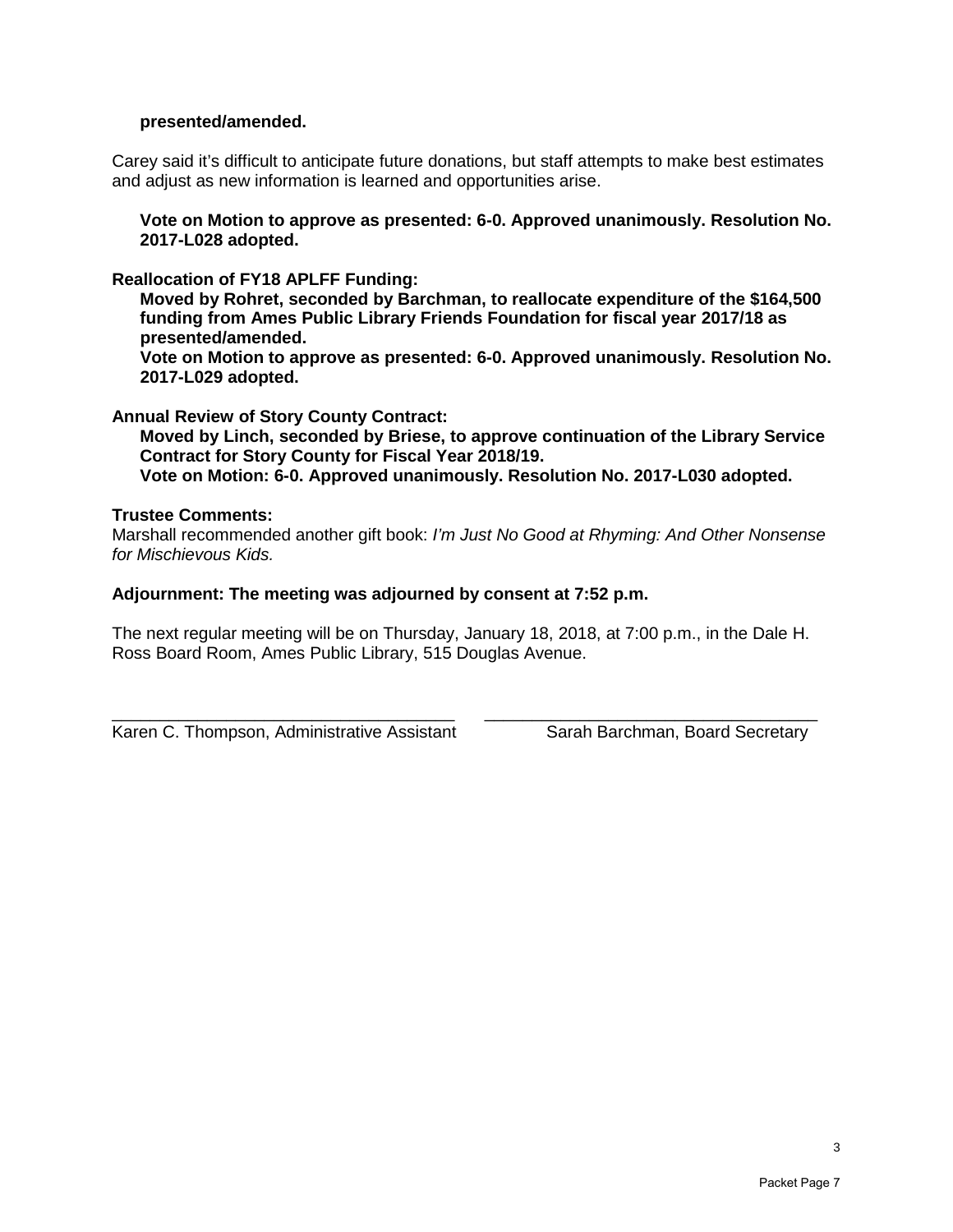#### **Library Claims December 1, 2017 - December 31, 2017**

| Administration                       |                                  |                  |             |
|--------------------------------------|----------------------------------|------------------|-------------|
| <b>PAYROLL SUMMARY</b>               | PERMANENT SALARIES/WAGES         | \$               | 42,441.34   |
| PAYROLL SUMMARY                      | TEMPORARY SALARIES/WAGES         | \$               | 186.00      |
| PAYROLL SUMMARY                      | <b>IPERS DISABILITY</b>          | \$               | 192.47      |
| <b>PAYROLL SUMMARY</b>               | LIFE INSURANCE                   | \$               | 67.50       |
| <b>PAYROLL SUMMARY</b>               | <b>HEALTH INSURANCE</b>          | \$               | 7,987.62    |
| <b>PAYROLL SUMMARY</b>               | <b>MEDICARE FICA</b>             | \$               | 607.25      |
| <b>PAYROLL SUMMARY</b>               | <b>FICA</b>                      | \$               | 2,364.99    |
| <b>PAYROLL SUMMARY</b>               | <b>IPERS</b>                     | \$               | 3,806.63    |
| <b>PAYROLL SUMMARY</b>               | <b>WORKERS COMP</b>              | \$               | 128.75      |
| NOVEMBER MESSENGER CHARGE            | <b>MESSENGER SERVICE</b>         | \$               | 401.68      |
| NOV. 2017 PRINTING CHRGS             | PRINT SHOP SERVICES              | \$               | 12.60       |
| <b>NOV LONG DISTANCE CHGS</b>        | <b>LONG DISTANCE</b>             | \$               | 3.82        |
| OCT. 2017 EQUIPMENT CHRGS            | <b>FLEET MAINTENANCE</b>         | \$               | 556.94      |
| OCT. 2017 EQUIPMENT CHRGS            | <b>FLEET REPLACEMENT</b>         | \$               | 2,219.00    |
| MCCANN, LINDA                        | <b>OUTSIDE PROFESSIONAL SVCS</b> | \$               | 25.00       |
| NOVEMBER 2017 POSTAGE CHG            | POSTAGE/FREIGHT                  | $\overline{\xi}$ | 10.85       |
| MAIN STREET CULTURAL DIST            | DUES/MEMBERSHIPS                 | \$               | 225.00      |
| DEX MEDIA EAST                       | <b>ADVERTISING</b>               | \$               | 31.06       |
| <b>AMES CONVENTION &amp; VISITOR</b> | <b>ADVERTISING</b>               | \$               | 150.00      |
| <b>ONESOURCE</b>                     | <b>RECRUITING COSTS</b>          | \$               | 35.00       |
| <b>CITY OF AMES UTILITIES</b>        | <b>ELECTRIC SERVICE</b>          | \$               | 10,308.75   |
| <b>CENTURYLINK</b>                   | <b>OUTSIDE PHONE SERVICE</b>     | \$               | 234.25      |
| <b>VERIZON WIRELESS</b>              | <b>OUTSIDE PHONE SERVICE</b>     | \$               | 197.80      |
| IA COMMUNICATIONS NETWORK            | <b>OUTSIDE PHONE SERVICE</b>     | \$               | 885.05      |
| <b>CITY OF AMES UTILITIES</b>        | WATER/SEWER                      | \$               | 401.01      |
| <b>CHITTY GARBAGE SERVICE IN</b>     | <b>WASTE DISPOSAL</b>            | \$               | 182.14      |
| <b>ALLIANT ENERGY/IPL</b>            | <b>NATURAL GAS</b>               | \$               | 1,272.87    |
| <b>COMFORT SYSTEMS USA MIDWE</b>     | <b>MAINTENANCE CONTRACTS</b>     | \$               | 1,008.00    |
| <b>FITZ ELECTRIC</b>                 | <b>EQUIPMENT REPAIRS</b>         | \$               | 171.00      |
| <b>AUTOMATIC DOOR GROUP INC</b>      | <b>EQUIPMENT REPAIRS</b>         | \$               | 132.88      |
| <b>BANK OF AMERICA</b>               | <b>TECHNOLOGY MAINT/SUPPORT</b>  | \$               | 300.00      |
| <b>COPIES REIMB</b>                  | RENTALS/LEASES                   | \$               | (1, 134.24) |
| <b>XEROX CORPORATION</b>             | RENTALS/LEASES                   | \$               | 971.06      |
| <b>G &amp; K SERVICES</b>            | <b>NON-CITY SERVICE</b>          | \$               | 108.00      |
| <b>XEROX CORPORATION</b>             | <b>NON-CITY SERVICE</b>          | \$               | 115.27      |
| NATIONWIDE OFFICE CLEANER            | <b>NON-CITY SERVICE</b>          | \$               | 6,566.74    |
| DES MOINES STAMP MFG                 | <b>OFFICE SUPPLIES</b>           | \$               | 69.55       |
| OFFICE DEPOT INC                     | <b>OFFICE SUPPLIES</b>           | \$               | 16.61       |
| <b>QUILL CORP</b>                    | <b>OFFICE SUPPLIES</b>           | \$               | 133.44      |
| <b>STOREY KENWORTHY CO</b>           | <b>OFFICE SUPPLIES</b>           | \$               | 7.26        |
| <b>BANK OF AMERICA</b>               | <b>OFFICE SUPPLIES</b>           | \$               | 1,067.54    |
| <b>BANK OF AMERICA</b>               | MINOR COMPUTER EQUIPMENT         | \$               | 90.69       |
| CENT IA DISTRIBUTING INC             | <b>CLEANING SUPPLIES</b>         | \$               | 249.30      |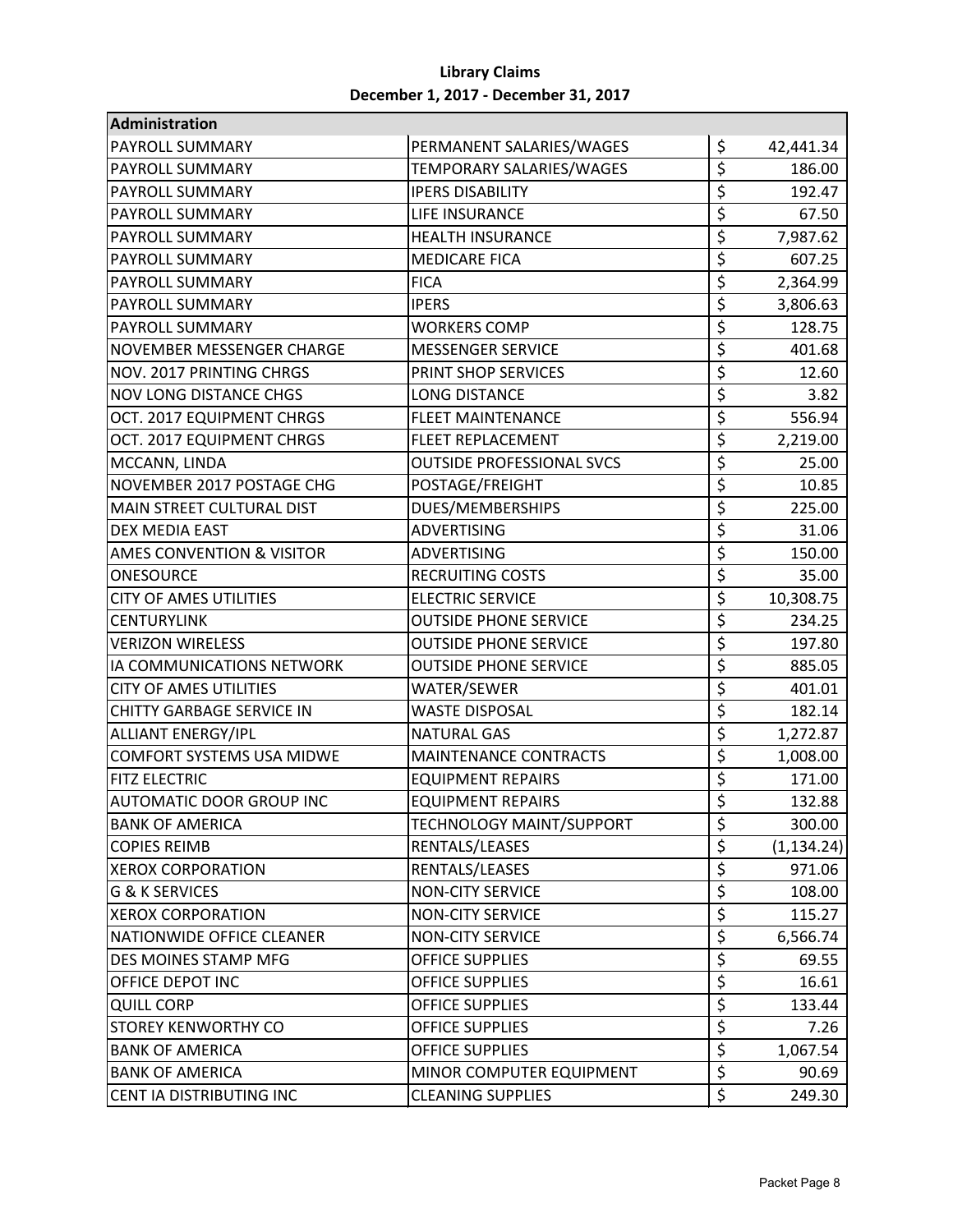#### **Library Claims December 1, 2017 - December 31, 2017**

| <b>STOREY KENWORTHY CO</b>     | <b>CLEANING SUPPLIES</b>         | \$                              | 10.58     |
|--------------------------------|----------------------------------|---------------------------------|-----------|
| <b>BANK OF AMERICA</b>         | <b>CLEANING SUPPLIES</b>         | \$                              | 174.84    |
| 1000BULBS.COM REFUND           | <b>EQUIPMENT PARTS/SUPPLIES</b>  | \$                              | (674.30)  |
| <b>BANK OF AMERICA</b>         | <b>EQUIPMENT PARTS/SUPPLIES</b>  | \$                              | 3,347.69  |
| <b>BANK OF AMERICA</b>         | MINOR EQUIPMENT/TOOLS            | \$                              | 5.06      |
| <b>BANK OF AMERICA</b>         | SPECIAL PROJECT SUPPLIES         | \$                              | 24.22     |
| <b>PUBLIC SURPLUS</b>          | <b>SPECIAL PROJECT SUPPLIES</b>  | \$                              | 0.48      |
|                                | <b>Total Administration</b>      | \$                              | 87,697.04 |
| <b>Operations Services</b>     |                                  |                                 |           |
| PAYROLL SUMMARY                | TEMPORARY SALARIES/WAGES         | \$                              | 5,018.87  |
| <b>PAYROLL SUMMARY</b>         | <b>MEDICARE FICA</b>             | \$                              | 72.78     |
| PAYROLL SUMMARY                | <b>FICA</b>                      | \$                              | 311.19    |
| <b>PAYROLL SUMMARY</b>         | <b>IPERS</b>                     | \$                              | 448.17    |
| <b>PAYROLL SUMMARY</b>         | <b>WORKERS COMP</b>              | \$                              | 48.76     |
|                                | <b>Total Operations Services</b> | \$                              | 5,899.77  |
| <b>Resource Services</b>       |                                  |                                 |           |
| PAYROLL SUMMARY                | PERMANENT SALARIES/WAGES         | \$                              | 21,277.12 |
| <b>PAYROLL SUMMARY</b>         | <b>IPERS DISABILITY</b>          | $\overline{\varsigma}$          | 99.41     |
| <b>PAYROLL SUMMARY</b>         | <b>LIFE INSURANCE</b>            | \$                              | 47.50     |
| <b>PAYROLL SUMMARY</b>         | <b>HEALTH INSURANCE</b>          | \$                              | 3,746.16  |
| PAYROLL SUMMARY                | <b>MEDICARE FICA</b>             | \$                              | 288.96    |
| PAYROLL SUMMARY                | <b>FICA</b>                      | \$                              | 1,235.59  |
| PAYROLL SUMMARY                | <b>IPERS</b>                     | \$                              | 1,900.04  |
| PAYROLL SUMMARY                | <b>WORKERS COMP</b>              | \$                              | 25.54     |
| <b>NOV LONG DISTANCE CHGS</b>  | <b>LONG DISTANCE</b>             | \$                              | 1.41      |
| <b>BAKER &amp; TAYLOR INC</b>  | <b>EQUIPMENT PARTS/SUPPLIES</b>  | \$                              | 608.21    |
| <b>CRYSTAL CLEAR WATER</b>     | <b>EQUIPMENT PARTS/SUPPLIES</b>  | \$                              | 22.50     |
| <b>DEMCO INC</b>               | <b>EQUIPMENT PARTS/SUPPLIES</b>  | \$                              | 397.88    |
| <b>MIDWEST TAPE</b>            | <b>EQUIPMENT PARTS/SUPPLIES</b>  | \$                              | 202.65    |
| <b>BANK OF AMERICA</b>         | <b>EQUIPMENT PARTS/SUPPLIES</b>  | \$                              | 149.85    |
| <b>OVERDRIVE</b>               | <b>ELECTRONIC LICENSES</b>       | \$                              | 2,421.99  |
| <b>DES MOINES REGISTER</b>     | <b>PERIODICALS</b>               | \$                              | 123.08    |
| <b>BAKER &amp; TAYLOR INC</b>  | YOUTH COLLECTION                 | \$                              | 4,389.42  |
| PERMA BOUND                    | YOUTH COLLECTION                 | \$                              | 238.00    |
| <b>INGRAM LIBRARY SERVICES</b> | YOUTH COLLECTION                 | \$                              | 240.28    |
| <b>MIDWEST TAPE</b>            | YOUTH COLLECTION                 | \$                              | 779.59    |
| <b>BANK OF AMERICA</b>         | YOUTH COLLECTION                 | \$                              | 138.02    |
| <b>MIDWEST TAPE</b>            | AUDIO-VISUAL COLLECTION          | \$                              | 6,193.36  |
| <b>BANK OF AMERICA</b>         | <b>AUDIO-VISUAL COLLECTION</b>   | \$                              | 17.98     |
| <b>BAKER &amp; TAYLOR INC</b>  | <b>ADULT PRINT COLLECTION</b>    | $\overline{\boldsymbol{\zeta}}$ | 7,729.25  |
| <b>IA POETRY ASSOC</b>         | ADULT PRINT COLLECTION           | \$                              | 9.00      |
| <b>INGRAM LIBRARY SERVICES</b> | <b>ADULT PRINT COLLECTION</b>    | \$                              | 67.60     |
| <b>WAPSIPINICON ALMANAC</b>    | <b>ADULT PRINT COLLECTION</b>    | \$                              | 9.00      |
| <b>BANK OF AMERICA</b>         | ADULT PRINT COLLECTION           | $\overline{\xi}$                | 796.22    |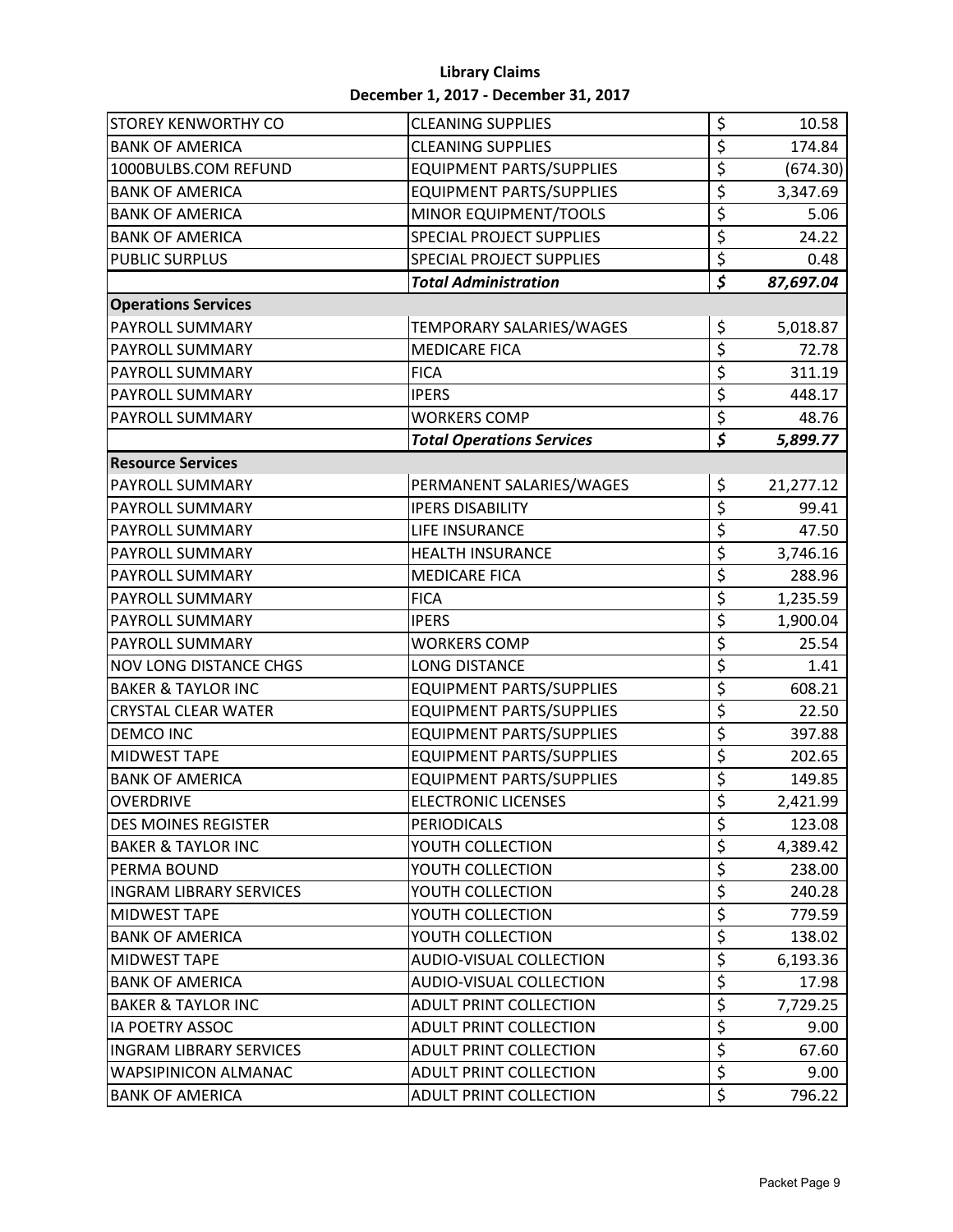#### **Library Claims December 1, 2017 - December 31, 2017**

| <b>GALE GROUP</b>                | <b>ADULT PRINT COLLECTION</b>   | \$                              | 625.17    |
|----------------------------------|---------------------------------|---------------------------------|-----------|
| <b>BERING, SARA</b>              | <b>REFUNDS</b>                  | \$                              | 64.89     |
|                                  | <b>Total Resource Services</b>  | $\overline{\boldsymbol{\zeta}}$ | 53,845.67 |
| <b>Youth Services</b>            |                                 |                                 |           |
| PAYROLL SUMMARY                  | PERMANENT SALARIES/WAGES        | \$                              | 35,455.24 |
| PAYROLL SUMMARY                  | TEMPORARY SALARIES/WAGES        | \$                              | 1,386.00  |
| PAYROLL SUMMARY                  | <b>IPERS DISABILITY</b>         | \$                              | 178.92    |
| PAYROLL SUMMARY                  | LIFE INSURANCE                  | \$                              | 75.00     |
| PAYROLL SUMMARY                  | <b>HEALTH INSURANCE</b>         | \$                              | 5,993.70  |
| <b>PAYROLL SUMMARY</b>           | <b>MEDICARE FICA</b>            | \$                              | 510.36    |
| <b>PAYROLL SUMMARY</b>           | <b>FICA</b>                     | \$                              | 2,182.15  |
| PAYROLL SUMMARY                  | <b>IPERS</b>                    | \$                              | 3,289.92  |
| PAYROLL SUMMARY                  | <b>WORKERS COMP</b>             | \$                              | 47.66     |
| NOV. 2017 PRINTING CHRGS         | PRINT SHOP SERVICES             | \$                              | 47.37     |
| <b>NOV LONG DISTANCE CHGS</b>    | <b>LONG DISTANCE</b>            | \$                              | 1.31      |
| NOVEMBER 2017 POSTAGE CHG        | POSTAGE/FREIGHT                 | \$                              | 2.61      |
| <b>BANK OF AMERICA</b>           | DUES/MEMBERSHIPS                | \$                              | 125.00    |
| <b>GREEN PAPER REIMB</b>         | <b>OFFICE SUPPLIES</b>          | \$                              | (39.00)   |
| <b>BANK OF AMERICA</b>           | <b>FOOD</b>                     | \$                              | 62.44     |
| <b>BANK OF AMERICA</b>           | <b>SPECIAL PROJECT SUPPLIES</b> | \$                              | 36.12     |
|                                  | <b>Total Youth Services</b>     | $\overline{\boldsymbol{\zeta}}$ | 49,354.80 |
| <b>Adult Services</b>            |                                 |                                 |           |
| PAYROLL SUMMARY                  | PERMANENT SALARIES/WAGES        | \$                              | 32,100.03 |
| PAYROLL SUMMARY                  | <b>IPERS DISABILITY</b>         | \$                              | 149.37    |
| PAYROLL SUMMARY                  | LIFE INSURANCE                  | \$                              | 60.00     |
| PAYROLL SUMMARY                  | <b>HEALTH INSURANCE</b>         | \$                              | 4,183.08  |
| PAYROLL SUMMARY                  | <b>MEDICARE FICA</b>            | \$                              | 449.64    |
| PAYROLL SUMMARY                  | <b>FICA</b>                     | \$                              | 1,922.48  |
| PAYROLL SUMMARY                  | <b>IPERS</b>                    | \$                              | 2,866.55  |
| <b>PAYROLL SUMMARY</b>           | <b>WORKERS COMP</b>             | \$                              | 38.53     |
| <b>NOV. 2017 PRINTING CHRGS</b>  | PRINT SHOP SERVICES             | \$                              | 24.75     |
| <b>NOV LONG DISTANCE CHGS</b>    | <b>LONG DISTANCE</b>            | \$                              | 4.28      |
| NOVEMBER 2017 POSTAGE CHG        | POSTAGE/FREIGHT                 | \$                              | 0.45      |
| <b>BANK OF AMERICA</b>           | <b>RECRUITING COSTS</b>         | \$                              | 92.85     |
| AHRENS, MARK                     | <b>RECRUITING COSTS</b>         | $\overline{\xi}$                | 852.36    |
| JOHNSON, RAY                     | <b>RECRUITING COSTS</b>         | $\overline{\boldsymbol{\zeta}}$ | 34.68     |
|                                  | <b>Total Adult Services</b>     | \$                              | 42,779.05 |
| <b>Customer Account Services</b> |                                 |                                 |           |
| PAYROLL SUMMARY                  | PERMANENT SALARIES/WAGES        | \$                              | 40,129.49 |
| PAYROLL SUMMARY                  | TEMPORARY SALARIES/WAGES        | \$                              | 5,567.59  |
| PAYROLL SUMMARY                  | <b>HOLIDAY</b>                  | \$                              | (153.43)  |
| PAYROLL SUMMARY                  | <b>IPERS DISABILITY</b>         | \$                              | 185.37    |
| PAYROLL SUMMARY                  | LIFE INSURANCE                  | \$                              | 87.50     |
| PAYROLL SUMMARY                  | <b>HEALTH INSURANCE</b>         | \$                              | 4,606.82  |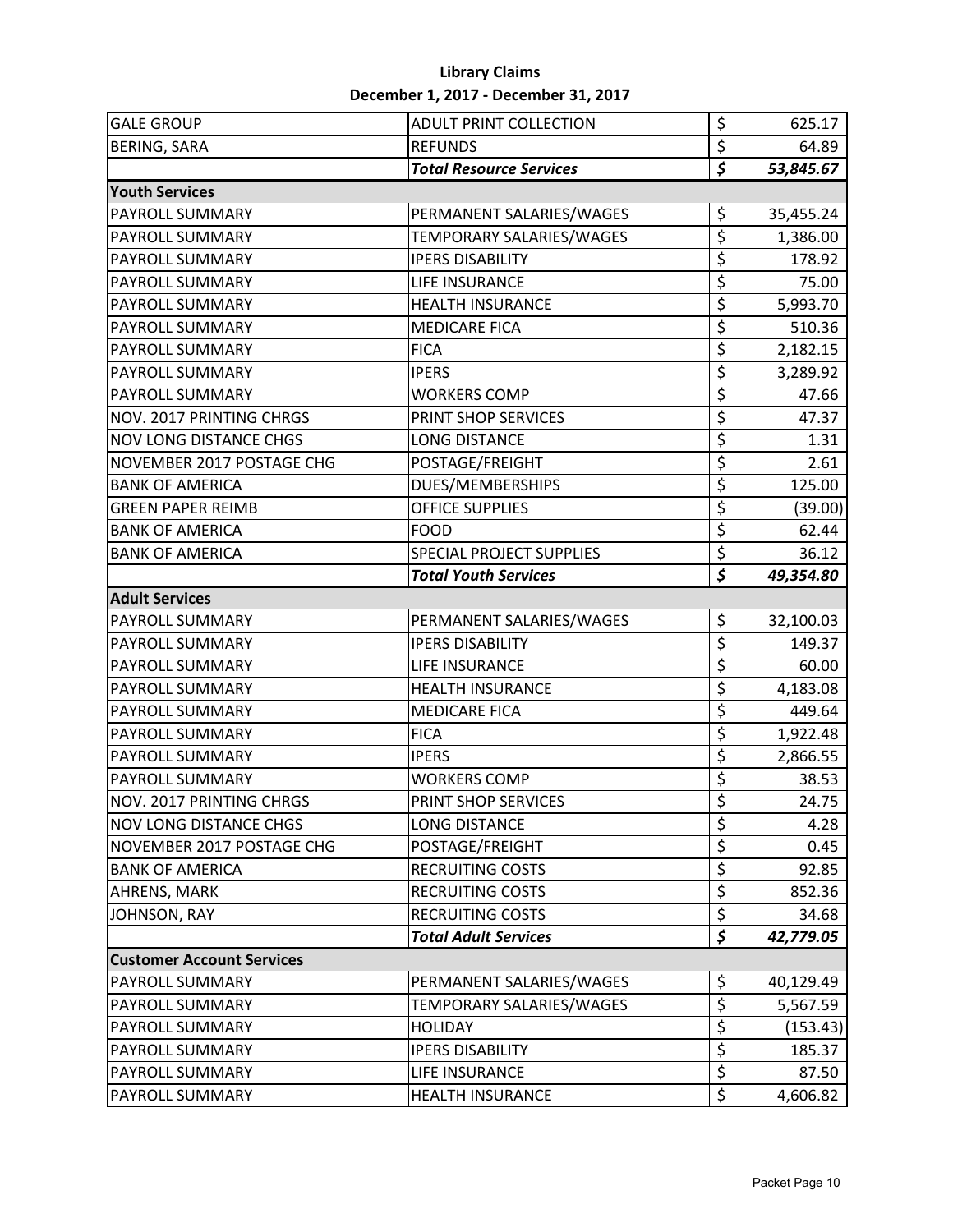| <b>Library Claims</b>                |
|--------------------------------------|
| December 1, 2017 - December 31, 2017 |

| <b>PAYROLL SUMMARY</b>           | <b>MEDICARE FICA</b>                   | \$<br>638.09     |
|----------------------------------|----------------------------------------|------------------|
| <b>PAYROLL SUMMARY</b>           | <b>FICA</b>                            | \$<br>2,728.41   |
| <b>PAYROLL SUMMARY</b>           | <b>IPERS</b>                           | \$<br>4,067.06   |
| <b>PAYROLL SUMMARY</b>           | <b>WORKERS COMP</b>                    | \$<br>97.47      |
| <b>NOV LONG DISTANCE CHGS</b>    | <b>LONG DISTANCE</b>                   | \$<br>8.37       |
| <b>AUTOMATED MERCHANT SYSTEM</b> | <b>OUTSIDE PROFESSIONAL SVCS</b>       | \$<br>281.72     |
| NOVEMBER 2017 POSTAGE CHG        | POSTAGE/FREIGHT                        | \$<br>1,282.58   |
| <b>FRIEDRICH, KATIE</b>          | TRAVEL/MEETINGS                        | \$<br>15.91      |
| HUMPHREY, JULIA                  | TRAVEL/MEETINGS                        | \$<br>31.42      |
| <b>BANK OF AMERICA</b>           | <b>RECRUITING COSTS</b>                | \$<br>135.96     |
| UNIQUE MANAGEMENT SERVICE        | <b>NON-CITY SERVICE</b>                | \$<br>241.65     |
| <b>LUCAS COLOR CARD</b>          | <b>OFFICE SUPPLIES</b>                 | \$<br>1,422.05   |
| <b>BANK OF AMERICA</b>           | <b>SPECIAL PROJECT SUPPLIES</b>        | \$<br>139.35     |
|                                  | <b>Total Customer Account Services</b> | \$<br>61,513.38  |
|                                  | <b>Grand Total:</b>                    | \$<br>301,089.71 |
|                                  |                                        |                  |
| <b>Jane Acker, President</b>     | Sarah Barchman, Secretary              | <b>Date</b>      |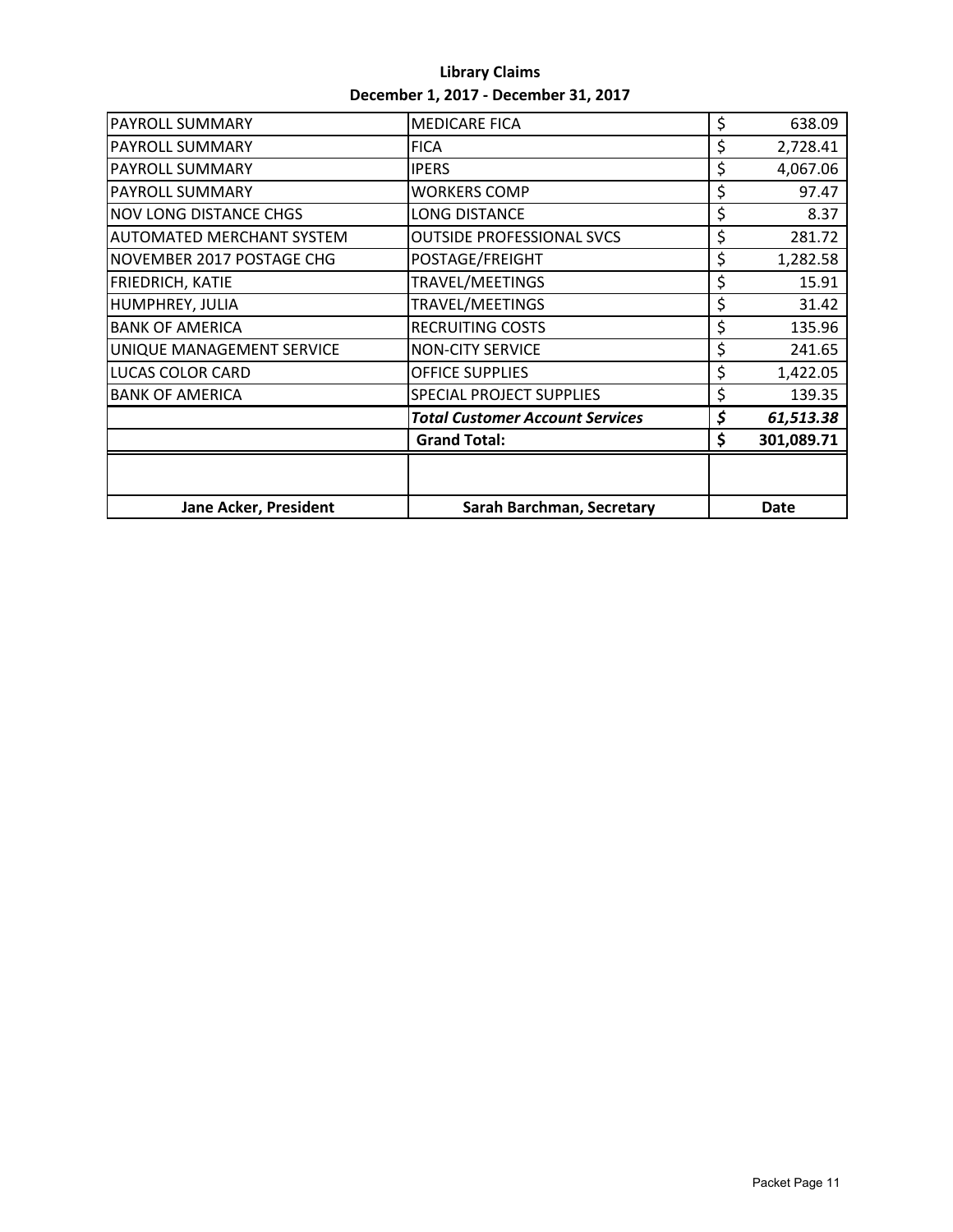| Ames Public Library                               |                |                 |                          |                 |
|---------------------------------------------------|----------------|-----------------|--------------------------|-----------------|
| 2017/18 Expenditure Summary - All Funding Sources |                |                 |                          |                 |
| Dec 31, 2017                                      |                |                 |                          |                 |
| 6th month = $50\%$                                |                |                 |                          |                 |
|                                                   |                | <b>Fund 239</b> | Fund 241                 |                 |
|                                                   | General        | Friends         | Donations                | Total           |
|                                                   | Fund           | Foundation      | & Grants                 | <b>Expenses</b> |
| Gilman, Smith & Feinberg:                         |                |                 |                          |                 |
| <b>Total Bequest</b>                              | $\overline{a}$ | $\overline{a}$  | $\sim$                   |                 |
|                                                   |                |                 |                          |                 |
| Administration:                                   |                |                 |                          |                 |
| General Administration                            | 605,433        | 33              |                          | 605,466         |
| <b>Total Administration</b>                       | 605,433        | 33              |                          | 605,466         |
|                                                   |                |                 |                          |                 |
| <b>Operations Services:</b>                       |                |                 |                          |                 |
| <b>Outreach Services</b>                          | 64,745         |                 |                          | 64,745          |
| <b>Total Outreach Services</b>                    | 64,745         | $\overline{a}$  |                          | 64,745          |
|                                                   |                |                 |                          |                 |
| <b>Resource Services:</b>                         |                |                 |                          |                 |
| <b>Collections Administration</b>                 | 213,370        |                 |                          | 213,370         |
| Electronic Collection/Licenses                    | 72,171         | 15,717          |                          | 87,888          |
| Periodicals                                       | 13,790         |                 |                          | 13,790          |
| Juvenile                                          | 52,794         | 3,778           | 27                       | 56,599          |
| Audio/Visual Collection                           | 49,928         | 4.886           |                          | 54,814          |
| <b>Adult Collection</b>                           | 66,912         | 1,407           | 97                       | 68,416          |
| Refunds                                           | 234            |                 |                          | 234             |
| <b>Total Resource Services</b>                    | 469,200        | 25,788          | 124                      | 495,111         |
|                                                   |                |                 |                          |                 |
| Youth Services:                                   | 312,564        |                 |                          | 312,564         |
| Food & Feed                                       |                | 8               | 1,338                    | 1,346           |
| <b>Project Smyles</b>                             |                |                 | 12,548                   | 12,548          |
| <b>Books</b> for Babies                           |                |                 | 85                       | 85              |
| Special Project Supplies                          |                | 996             | 1,270                    | 2,266           |
| <b>HBRA</b>                                       |                |                 | 595                      | 595             |
| <b>Total Youth Services</b>                       | 312,564        | 1,004           | 15,836                   | 329,404         |
|                                                   |                |                 |                          |                 |
| <b>Adult Services:</b>                            | 286,109        |                 |                          | 286,109         |
| <b>Outside Professional Services</b>              |                | 1,950           |                          | 1,950           |
| <b>Special Project Supplies</b>                   |                | 759             |                          | 759             |
| <b>Total Adult Services</b>                       | 286,109        | 2.709           | $\overline{a}$           | 288,818         |
|                                                   |                |                 |                          |                 |
| <b>Customer Account Services:</b>                 |                |                 |                          |                 |
| <b>Circulation Services</b>                       | 313,309        |                 |                          | 313,309         |
| <b>Total Customer Acount Services</b>             | 313,309        | -               | $\overline{\phantom{a}}$ | 313,309         |
|                                                   |                |                 |                          |                 |
|                                                   |                |                 |                          |                 |
| Library Improvements:                             |                | 6,249           |                          | 6,249           |
|                                                   |                |                 |                          |                 |
|                                                   |                |                 |                          |                 |
| Small Talk Grant:                                 |                | 29,600          |                          | 29,600          |
|                                                   |                |                 |                          |                 |
| Kinney-Lindstrom Grant:                           |                |                 | 7,065                    | 7,065           |
| Carver Trust Grant:                               |                |                 | 883                      | 883             |
|                                                   |                |                 |                          |                 |
| Capital Improvements:                             |                |                 |                          |                 |
| <b>Library Renovation Project</b>                 |                |                 |                          |                 |
|                                                   |                |                 |                          |                 |
| <b>Total Expenses</b>                             | 2,051,360      | 65,383          | 23,908                   | 2,140,650       |
|                                                   |                |                 |                          |                 |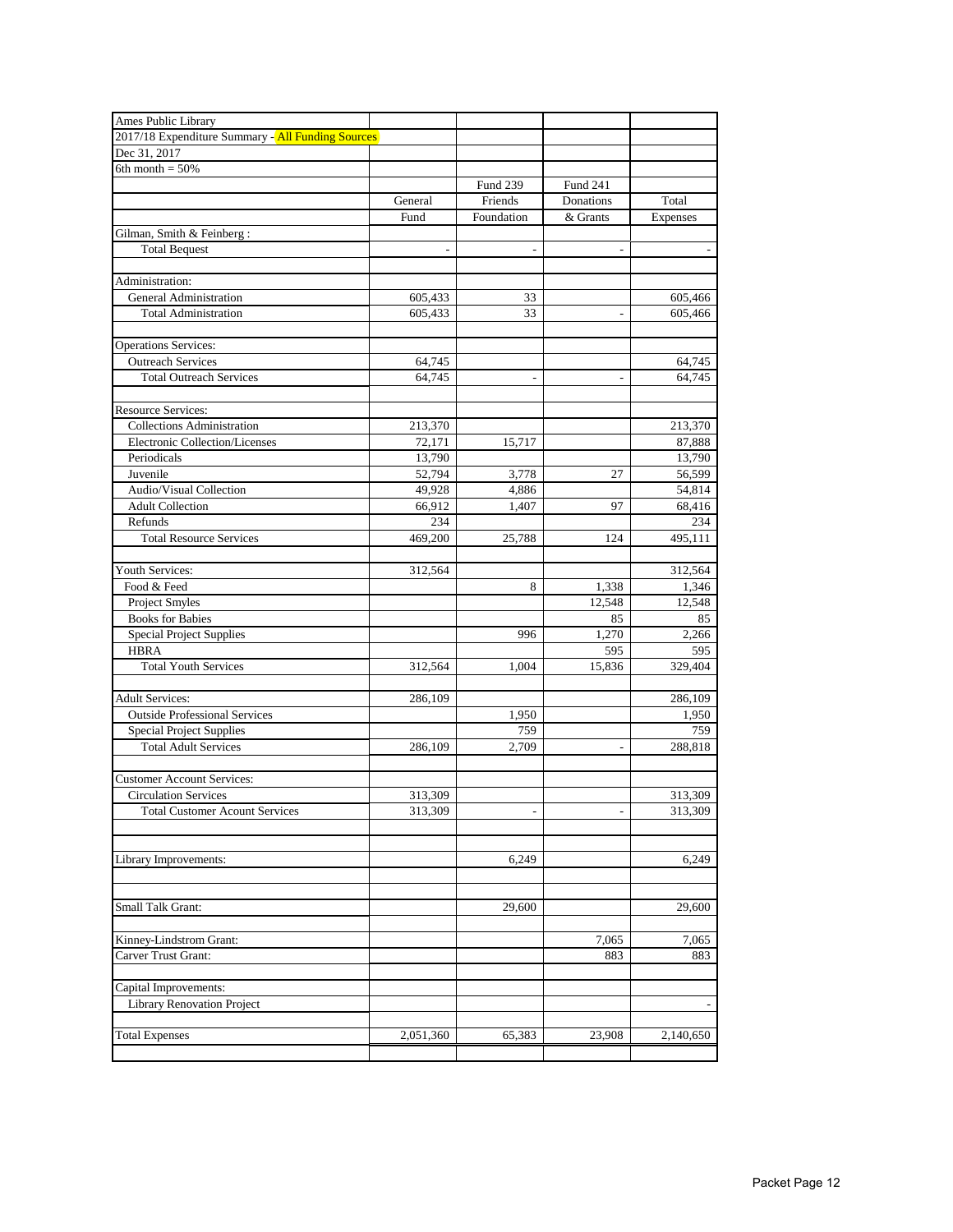#### 2017/18 Ames Public Library General Fund Expenditure Comparisons Dec 31, 2017 6th month  $=$  50%

|                           |                    | Year-to-Year Expenditure Comparisons |                |         | <b>Expense-Budget Comparisons</b> |           |                     |
|---------------------------|--------------------|--------------------------------------|----------------|---------|-----------------------------------|-----------|---------------------|
|                           | <b>YTD</b>         | <b>YTD</b>                           | % Change       | YTD     |                                   | Budget*   | % of Total          |
|                           | 2016/17            | 2017/18                              | from $2016/17$ | 2017/18 |                                   | 2017/18   | <b>Budget Spent</b> |
| Totals by Category:       |                    |                                      |                |         |                                   |           |                     |
| <b>Personnel Services</b> | 1.077.784 \$<br>\$ | 1.115.717                            | 3.5%           |         | 1,115,717<br>-S                   | 2.324.932 | 48.0%               |
| <b>Employee Benefits</b>  | 350,170            | 351.833                              | 0.5%           |         | 351.833                           | 793.571   | 44.3%               |
| <b>Internal Services</b>  | 25,967             | 22,028                               | $-15.2%$       |         | 22,028                            | 153,196   | 14.4%               |
| Contractual               | 223.181            | 258,844                              | 16.0%          |         | 258,844                           | 476.122   | 54.4%               |
| Commodities               | 33,170             | 41,192                               | 24.2%          |         | 41.192                            | 90.267    | 45.6%               |
| Collection                | 238,733            | 255,595                              | 7.1%           |         | 255,595                           | 457.651   | 55.8%               |
| Other                     | 442                | 234                                  | $-47.0\%$      |         | 234                               | 1,000     | 23.4%               |
| Capital over 5,000        |                    | 5,916                                |                |         | 5,916                             |           | 0.0%                |
| Total                     | .949.447           | 2,051,360                            | 5.2%           |         | 2,051,360                         | 4,296,739 | 47.7%               |

| Year-to-Year Expenditure Comparisons |               |                | <b>Expense-Budget Comparisons</b> |                                             |           |                                   |           |       |
|--------------------------------------|---------------|----------------|-----------------------------------|---------------------------------------------|-----------|-----------------------------------|-----------|-------|
| <b>YTD</b><br>2016/17                |               | YTD<br>2017/18 | % Change<br>from $2016/17$        | <b>YTD</b><br>Budget*<br>2017/18<br>2017/18 |           | % of Total<br><b>Budget Spent</b> |           |       |
| 1,077,784                            | <sup>\$</sup> | 1.115.717      | 3.5%                              | \$                                          | 1.115.717 | \$.                               | 2,324,932 | 48.0% |
| 350,170                              |               | 351.833        | 0.5%                              |                                             | 351,833   |                                   | 793.571   | 44.3% |
| 25,967                               |               | 22,028         | $-15.2%$                          |                                             | 22,028    |                                   | 153,196   | 14.4% |
| 223.181                              |               | 258,844        | 16.0%                             |                                             | 258.844   |                                   | 476.122   | 54.4% |
| 33,170                               |               | 41.192         | 24.2%                             |                                             | 41,192    |                                   | 90.267    | 45.6% |
| 238,733                              |               | 255,595        | 7.1%                              |                                             | 255,595   |                                   | 457,651   | 55.8% |
| 442                                  |               | 234            | $-47.0%$                          |                                             | 234       |                                   | 1,000     | 23.4% |
|                                      |               | 5,916          |                                   |                                             | 5,916     |                                   |           | 0.0%  |
| 1,949,447                            | \$            | 2,051,360      | 5.2%                              |                                             | 2,051,360 |                                   | 4,296,739 | 47.7% |

|                                  | YTD<br>2016/17 | YTD<br>2017/18 | % Change<br>from $2016/17$ | YTD<br>2017/18 | Budget*<br>2017/18 | Division % of<br><b>Grand Total</b> |
|----------------------------------|----------------|----------------|----------------------------|----------------|--------------------|-------------------------------------|
| Totals by Division:              |                |                |                            |                |                    |                                     |
| Administration                   | 543,875 \$     | 605.433        | 11.3%                      | 605,433        | 1,293,123          | 29.51%                              |
| Operations                       | 111,132        | 64.745         | $-41.7%$                   | 64.745         | 269,761            | 3.16%                               |
| <b>Resource Services</b>         | 447.615        | 469,200        | 4.8%                       | 469,200        | 877.127            | 22.87%                              |
| <b>Youth Services</b>            | 281,635        | 312,564        | 11.0%                      | 312,564        | 631,189            | 15.24%                              |
| <b>Adult Services</b>            | 271,583        | 286,109        | 5.3%                       | 286,109        | 593,289            | 13.95%                              |
| <b>Customer Account Services</b> | 293,606        | 313.309        | 6.7%                       | 313,309        | 632,250            | 15.27%                              |
| <b>Grand Total</b>               | 1.949.447      | 2,051,360      | 5.2%                       | 2,051,360      | 4,296,739          | 100.00%                             |

\* Adopted Budget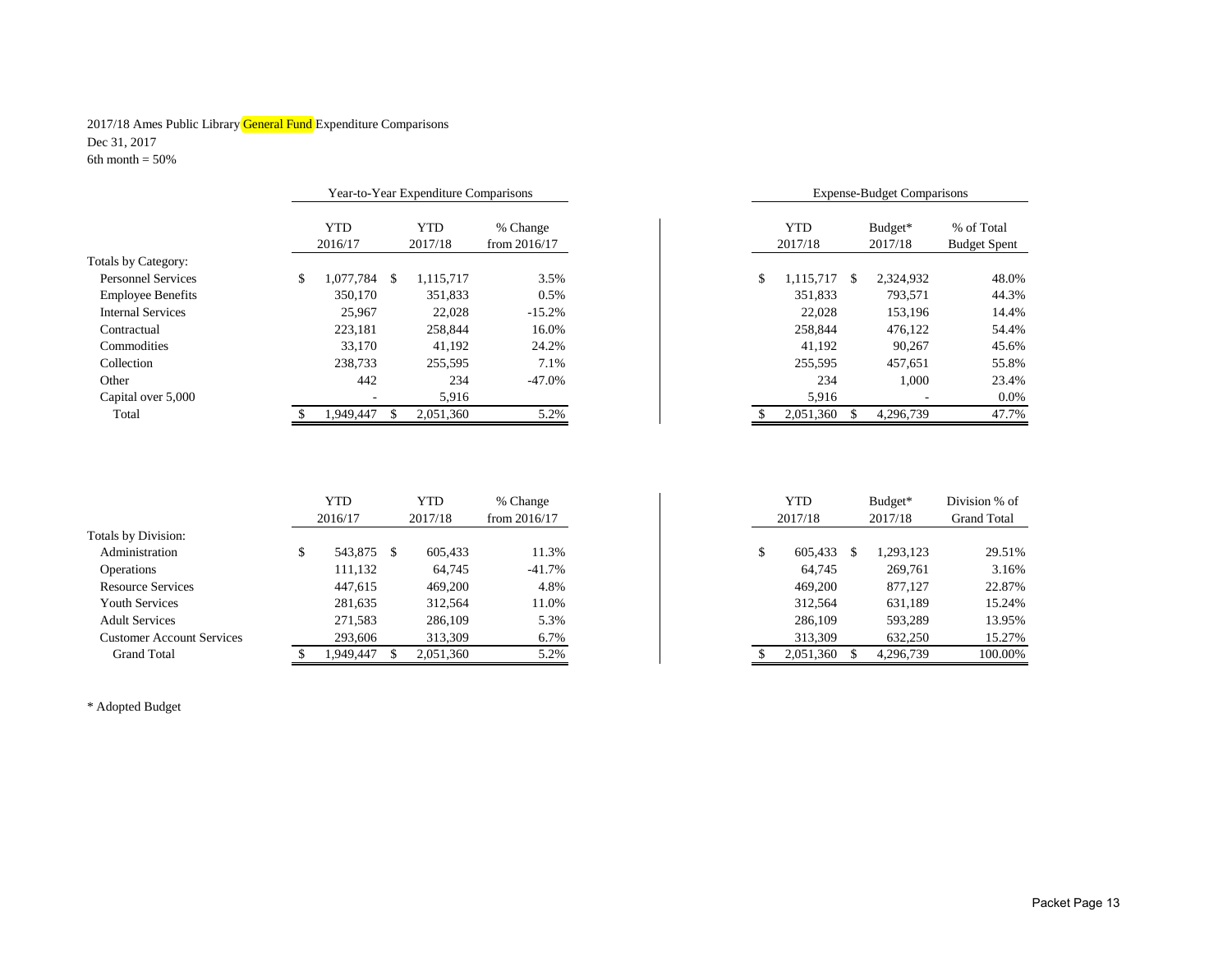



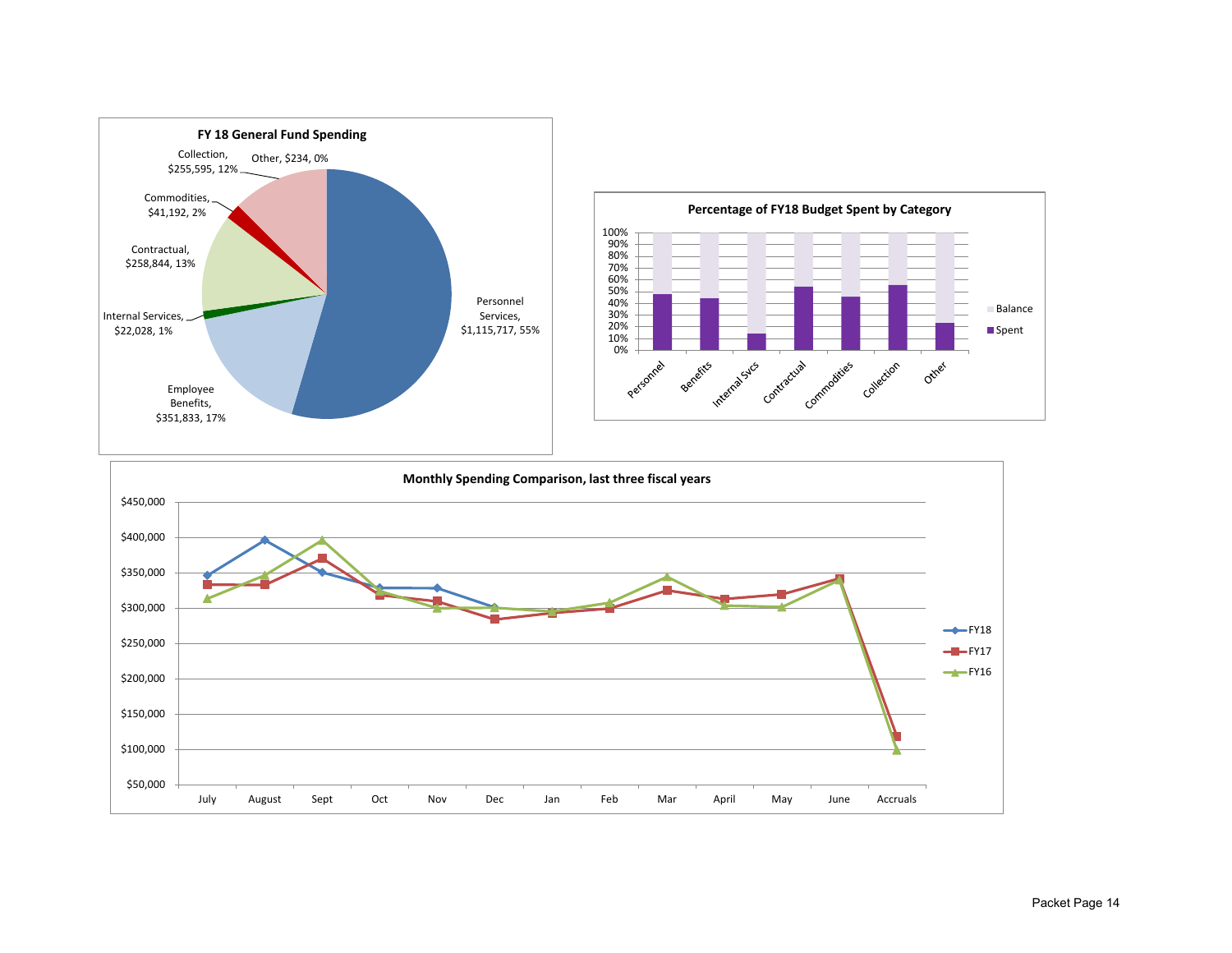| Ames Public Library Donations Report                                                                                       |               |                          |              |
|----------------------------------------------------------------------------------------------------------------------------|---------------|--------------------------|--------------|
| December 31, 2017                                                                                                          |               |                          |              |
| FY2017/18                                                                                                                  |               |                          |              |
|                                                                                                                            |               |                          |              |
|                                                                                                                            | Friends       | Donations                |              |
|                                                                                                                            | Foundation    | & Grants                 | Total        |
|                                                                                                                            |               |                          |              |
| Fund balance - 06/30/17                                                                                                    | 99,421<br>S   | 252,829<br><sup>\$</sup> | 352,250<br>S |
|                                                                                                                            |               |                          |              |
| Revenues:                                                                                                                  |               |                          |              |
| Interest revenue                                                                                                           | 553           | 1,588                    | 2.141        |
| Direct state aid                                                                                                           |               | 14,181                   | 14,181       |
| <b>General Donations</b><br><b>Project Smiles Donations</b>                                                                |               | 2,827<br>361             | 2,827<br>361 |
| <b>Friends Foundation</b>                                                                                                  | 73,783        |                          | 73,783       |
| <b>Small Talk Grant</b>                                                                                                    | 44,941        |                          | 44,941       |
| <b>HBRA</b>                                                                                                                |               | 1,266                    | 1,266        |
| Total revenues                                                                                                             | 119,276       | 20.224                   | 139,500      |
|                                                                                                                            |               |                          |              |
| Expenditures:                                                                                                              |               |                          |              |
| Gilman, Smith & Feinberg Bequest:                                                                                          |               |                          |              |
| Administration:                                                                                                            |               |                          |              |
| <b>Employee Benefits</b>                                                                                                   | 33            |                          | 33           |
| <b>Resource Services:</b>                                                                                                  |               |                          |              |
| <b>Electronic Collection Service</b>                                                                                       | 15,717        |                          | 15,717       |
| Juvenile                                                                                                                   | 3,778         | 27                       | 3,805        |
| Audio-visual collection                                                                                                    | 4,886         |                          | 4,886        |
| Adult collection                                                                                                           | 1.407         | 97                       | 1,504        |
| Youth Services:                                                                                                            |               |                          |              |
| Food                                                                                                                       | 8             | 1,338                    | 1,346        |
| HBRA (241-2642)                                                                                                            |               | 595                      | 595          |
| Project Smyles                                                                                                             |               | 12.548                   | 12,548       |
| <b>Books</b> for Babies                                                                                                    |               | 85                       | 85           |
| <b>Special Project Supplies</b>                                                                                            | 996           | 1,270                    | 2,266        |
| <b>Adult Services:</b>                                                                                                     |               |                          |              |
| <b>Outside Professional Services</b>                                                                                       | 1,950         |                          | 1,950        |
| <b>Special Project Supplies</b>                                                                                            | 759           |                          | 759          |
| Library Improvements:                                                                                                      | 6,249         |                          | 6,249        |
| Small Talk Grant:                                                                                                          | 29,600        |                          | 29,600       |
| Kinney-Lindstrom Grant:                                                                                                    |               | 7,065                    | 7,065        |
| Carver Trust Grant:                                                                                                        |               | 883                      | 883          |
| Total expenses                                                                                                             | 65,383        | 23,909                   | 89,292       |
|                                                                                                                            |               |                          |              |
| Transfers between funds:<br><b>Friends Foundation/Donations</b>                                                            | (1,500)       | 1,500                    |              |
| Total transfers                                                                                                            | (1,500)       | 1,500                    |              |
|                                                                                                                            |               |                          |              |
| Current fund balance                                                                                                       | \$<br>151,814 | 250,644<br>\$            | 402,457<br>S |
|                                                                                                                            |               |                          |              |
| Less:                                                                                                                      |               |                          |              |
| Committed funds:                                                                                                           |               |                          |              |
| Reserved principal*                                                                                                        |               | 8,276                    | 8,276        |
| Total committed funds                                                                                                      |               | 8,276                    | 8,276        |
|                                                                                                                            |               |                          |              |
| Balance available for expenditure                                                                                          | 151,814<br>\$ | 242,368<br>\$            | 394,181<br>S |
|                                                                                                                            |               |                          |              |
|                                                                                                                            |               |                          |              |
| * Reserved principal consists of the \$1,000 Tommy Feinberg bequest, the \$5,276 Gilman bequest, and the \$2,000<br>Notes: |               |                          |              |
| Smith bequest. Interest on the Feinberg and Gilman bequests is to be used for the youth collection; interest               |               |                          |              |
| earned on the Smith bequest is to be used to acquire large-print materials.                                                |               |                          |              |
|                                                                                                                            |               |                          |              |
| ** On July 21, 2011 the Ames Public Library Board of Trustees voted to pledge \$1,000,000 of bequest funds toward          |               |                          |              |
| the Library Renewal Project, This resolution superseded the Board's previous resolution to reserve \$700,000 of            |               |                          |              |
| bequest funds and 20% of the interest earned anually on the bequest funds for future projects.                             |               |                          |              |
|                                                                                                                            |               |                          |              |
| On June 30, 2016 the Bequest fund was merged into the Donations fund.<br>***                                               |               |                          |              |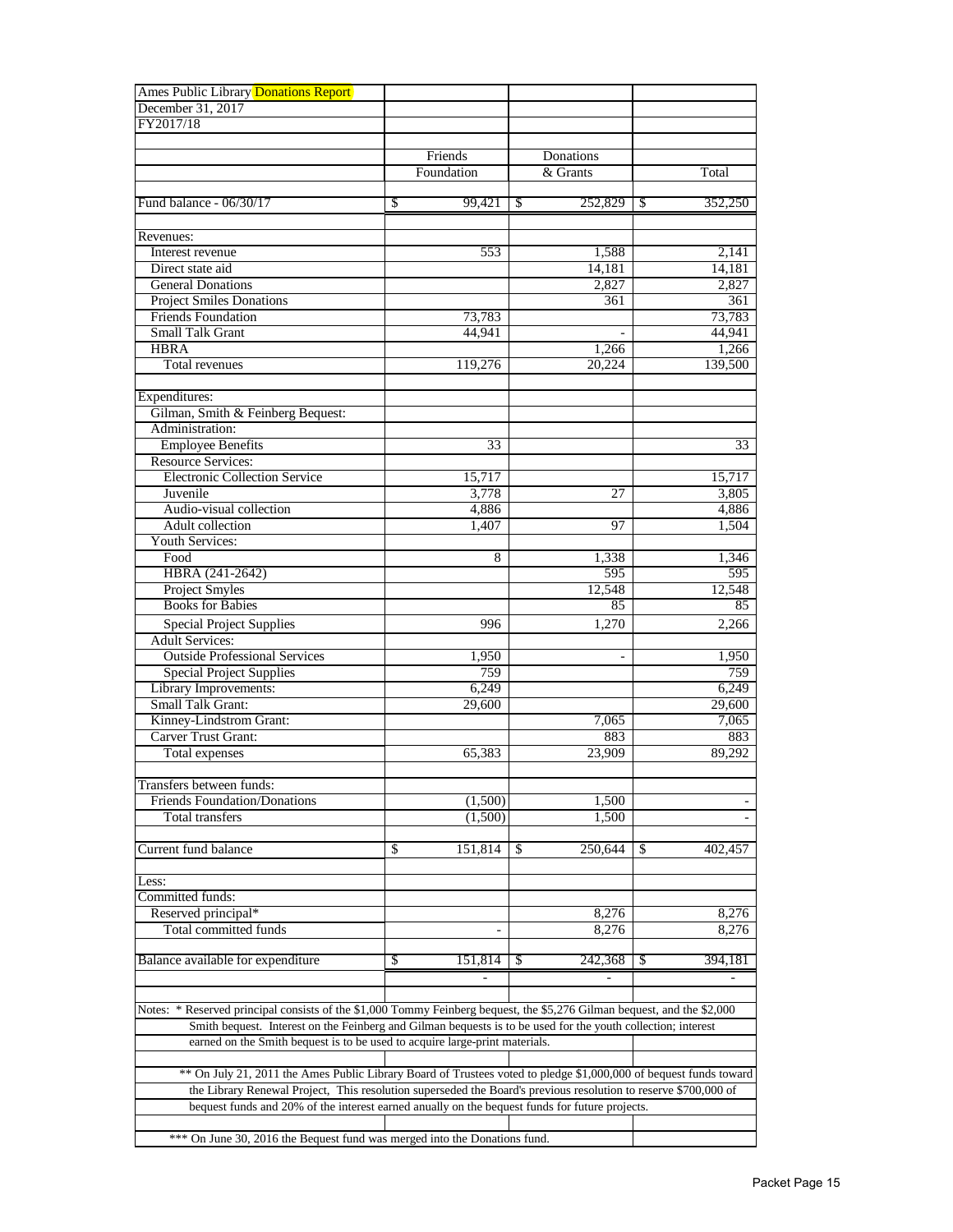| Ames Public Library                    |                          |              |                |                        |        |                          |              |         |
|----------------------------------------|--------------------------|--------------|----------------|------------------------|--------|--------------------------|--------------|---------|
| <b>YTD Library Friends Foundation</b>  |                          |              |                |                        |        |                          |              |         |
| December 31, 2017                      |                          |              |                |                        |        |                          |              |         |
| FY2017/18                              |                          |              |                |                        |        |                          |              |         |
|                                        |                          |              | Friends        | Small Talk             |        | Library                  |              |         |
|                                        | Interest                 |              | Foundation     | Grant                  |        | Improvements             |              | Total   |
|                                        |                          |              |                |                        |        |                          |              |         |
| Fund balance - 06/30/17                | \$<br>1,658              | \$           | 86,825         | $\mathbb{S}$           | 1,422  | \$<br>9,516              | \$           | 99,421  |
|                                        |                          |              |                |                        |        |                          |              |         |
|                                        |                          |              |                |                        |        |                          |              |         |
| Revenue:                               |                          |              |                |                        |        |                          |              |         |
| Interest revenue                       | 553                      |              |                |                        |        |                          |              | 553     |
| <b>Friends Foundation</b>              |                          |              | 73,783         |                        |        |                          |              | 73,783  |
| Small Talk Grant                       |                          |              |                | 44,941                 |        |                          |              | 44,941  |
| Total revenues                         | 553                      |              | 73,783         | 44,941                 |        | $\blacksquare$           |              | 119,276 |
| Expenditures:                          |                          |              |                |                        |        |                          |              |         |
| Gilman, Smith & Feinberg Bequest:      |                          |              |                |                        |        |                          |              |         |
| Administration:                        |                          |              |                |                        |        |                          |              |         |
| <b>Employee Benefits</b>               |                          |              | 33             |                        |        |                          |              | 33      |
| Resource Services:                     |                          |              |                |                        |        |                          |              |         |
| <b>Electronic Collection Service</b>   |                          |              | 15,717         |                        |        |                          |              | 15,717  |
|                                        |                          |              |                |                        |        |                          |              |         |
| Juvenile                               |                          |              | 3,778          |                        |        |                          |              | 3,778   |
| Audio-visual collection                |                          |              | 4,886          |                        |        |                          |              | 4,886   |
| Adult collection                       |                          |              | 1,407          |                        |        |                          |              | 1,407   |
| Youth Services:                        |                          |              |                |                        |        |                          |              |         |
| Food                                   |                          |              | 8              |                        |        |                          |              | 8       |
| Special Project Supplies               |                          |              | 996            |                        |        |                          |              | 996     |
| <b>Adult Services:</b>                 |                          |              |                |                        |        |                          |              |         |
| <b>Outside Professional Services</b>   |                          |              | 1,950          |                        |        |                          |              | 1,950   |
| <b>Special Project Supplies</b>        |                          |              | 759            |                        |        |                          |              | 759     |
| Library Improvements:                  |                          |              |                |                        |        | 6,249                    |              | 6,249   |
| Small Talk Grant:                      |                          |              |                | 29,600                 |        |                          |              | 29,600  |
| Total expenses                         | $\overline{\phantom{a}}$ |              | 29,534         | 29,600                 |        | 6,249                    |              | 65,383  |
| Transfers between funds:               |                          |              |                |                        |        |                          |              |         |
| Friends Foundation/Donations           |                          |              | (1,500)        |                        |        |                          |              | (1,500) |
| <b>Current Fund Balance:</b>           | \$<br>2,211              | $\mathbb{S}$ | 129,573        | $\mathbb{S}$<br>16,763 |        | $\mathbb{S}$<br>3,267    | $\mathbb{S}$ | 151,814 |
| Encumbrance:                           |                          |              |                |                        |        |                          |              |         |
| <b>Total Friends Foundation Encumb</b> | $\overline{\phantom{a}}$ |              | $\blacksquare$ |                        | $\sim$ | $\overline{\phantom{a}}$ |              |         |
|                                        |                          |              |                |                        |        |                          |              |         |
| Available balance:                     | \$<br>2,211              | \$           | 129,573        | \$<br>16,763           |        | \$<br>3,267              | \$           | 151,814 |
|                                        |                          |              |                |                        |        |                          |              |         |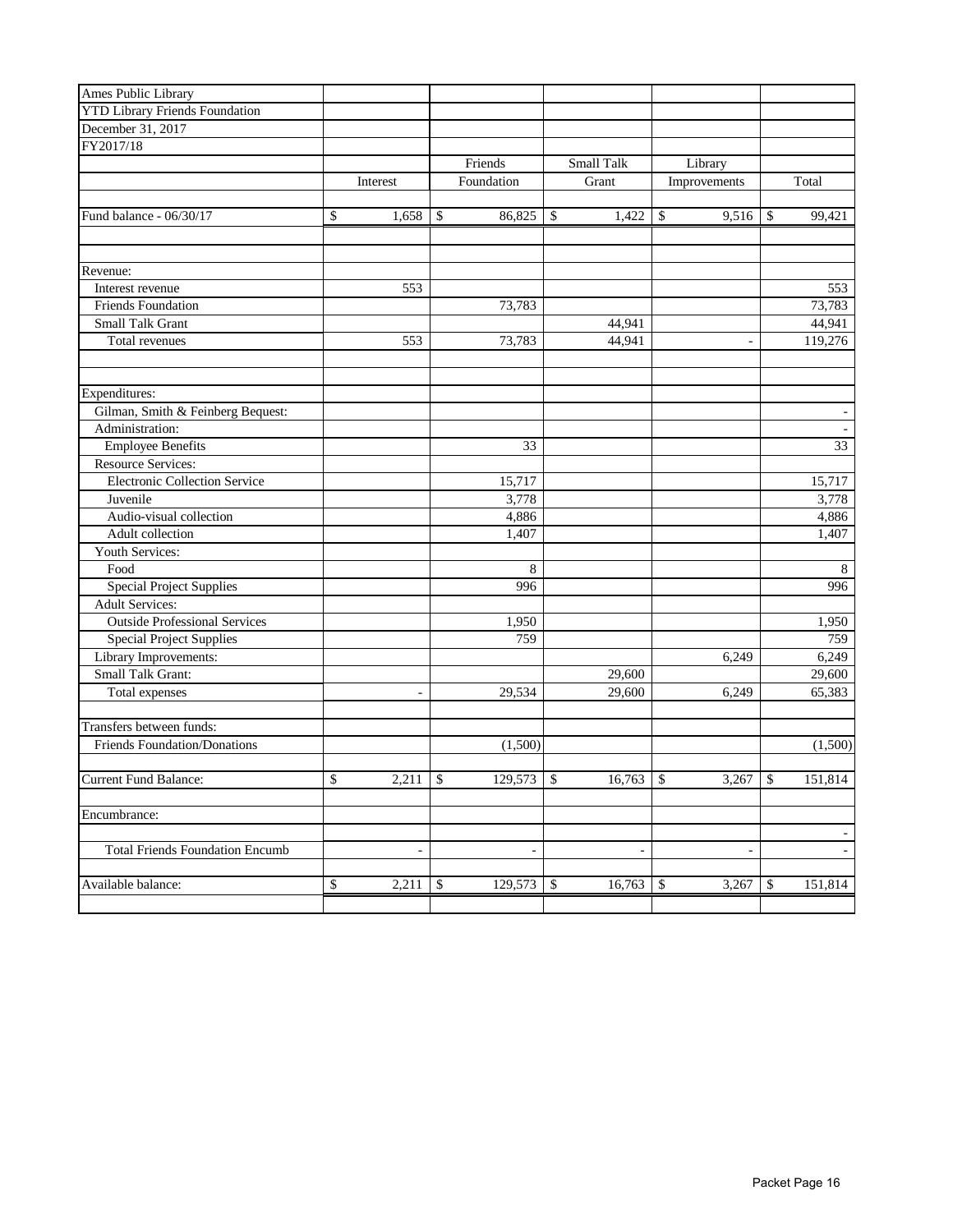| Ames Public Library                     |                            |              |                        |                         |             |                    |                  |                  |                         |                   |                   |                   |                    |         |
|-----------------------------------------|----------------------------|--------------|------------------------|-------------------------|-------------|--------------------|------------------|------------------|-------------------------|-------------------|-------------------|-------------------|--------------------|---------|
| YTD Library Donations and Grants Detail |                            |              |                        |                         |             |                    |                  |                  |                         |                   |                   |                   |                    |         |
| December 31, 2017                       |                            |              |                        |                         |             |                    |                  |                  |                         |                   |                   |                   |                    |         |
| FY2017/18                               |                            |              |                        |                         |             |                    |                  |                  |                         |                   |                   |                   |                    |         |
|                                         |                            | <b>Books</b> | Project                | Small                   |             | Roy J Carver       | Kinney-Lindstrom | Library          | Library                 | Uncommitted       | Gilman            | Smith             | Tommy              |         |
|                                         | Donations                  | for Babies   | Smyles                 | Talk                    | <b>HBRA</b> | Bldg Grant*        | Grant**          | Improvements     | Renovation              | <b>Bequests</b>   | Bequest           | <b>Bequest</b>    | Feinberg           | Total   |
|                                         |                            |              |                        |                         |             |                    |                  |                  |                         |                   |                   |                   |                    |         |
| Fund balance - 06/30/17                 | \$                         |              | $0 \mid$ \$            | $10,000$ \$             |             | 883<br>$ \sqrt{S}$ | -S               | 7,495            | 38,395<br>\$            | 90,476<br>-S      | 5,363<br><b>S</b> | -S                | $1,017$ \$         | 252,829 |
|                                         |                            |              |                        |                         |             |                    |                  |                  |                         |                   |                   |                   |                    |         |
| Revenues:                               |                            |              |                        |                         |             |                    |                  |                  |                         |                   |                   |                   |                    |         |
| Interest revenue                        | 1,512                      |              |                        |                         |             |                    |                  |                  |                         |                   | 49                | 18                | 9                  | 1,588   |
| Direct state aid                        |                            | 14,181       |                        |                         |             |                    |                  |                  |                         |                   |                   |                   |                    | 14,181  |
| General donations                       | 2,827                      |              |                        |                         |             |                    |                  |                  |                         |                   |                   |                   |                    | 2,827   |
| Project Smyles donations                |                            |              | 361                    |                         |             |                    |                  |                  |                         |                   |                   |                   |                    | 361     |
| Small Talk donations                    |                            |              |                        |                         |             |                    |                  |                  |                         |                   |                   |                   |                    |         |
| <b>HBRA</b>                             |                            |              |                        |                         | 1,266       |                    |                  |                  |                         |                   |                   |                   |                    | 1,266   |
| Misc Revenue                            |                            |              |                        |                         |             |                    |                  |                  |                         |                   |                   |                   |                    |         |
| Total revenues                          | 4,338                      | 14,181       | 361                    |                         | 1,266       |                    |                  |                  |                         |                   | 49                | 18                | $\mathbf{Q}$       | 20,224  |
|                                         |                            |              |                        |                         |             |                    |                  |                  |                         |                   |                   |                   |                    |         |
| Expenditures:                           |                            |              |                        |                         |             |                    |                  |                  |                         |                   |                   |                   |                    |         |
| Administration:                         |                            |              |                        |                         |             |                    |                  |                  |                         |                   |                   |                   |                    |         |
| Minor Office Equipment                  |                            |              |                        |                         |             |                    |                  |                  |                         |                   |                   |                   |                    |         |
| Food                                    |                            |              |                        |                         |             |                    |                  |                  |                         |                   |                   |                   |                    |         |
| <b>Special Project Supplies</b>         |                            |              |                        |                         |             |                    |                  |                  |                         |                   |                   |                   |                    |         |
| Youth Services:                         |                            |              |                        |                         |             |                    |                  |                  |                         |                   |                   |                   |                    |         |
| Food                                    | 1,338                      |              |                        |                         |             |                    |                  |                  |                         |                   |                   |                   |                    | 1,338   |
| <b>HBRA</b>                             |                            |              |                        |                         | 595         |                    |                  |                  |                         |                   |                   |                   |                    | 595     |
| Project Smyles                          |                            |              | 12,548                 |                         |             |                    |                  |                  |                         |                   |                   |                   |                    | 12,548  |
| <b>Books</b> for Babies                 |                            | 85           |                        |                         |             |                    |                  |                  |                         |                   |                   |                   |                    | 85      |
| Juvenile                                |                            |              |                        |                         |             |                    |                  |                  |                         |                   |                   |                   |                    |         |
| <b>Special Project Supplies</b>         | 1,270                      |              |                        |                         |             |                    |                  |                  |                         |                   |                   |                   |                    | 1,270   |
| <b>Adult Services:</b>                  |                            |              |                        |                         |             |                    |                  |                  |                         |                   |                   |                   |                    |         |
| <b>Outside Professional Service</b>     |                            |              |                        |                         |             |                    |                  |                  |                         |                   |                   |                   |                    |         |
| Collections:                            |                            |              |                        |                         |             |                    |                  |                  |                         |                   |                   |                   |                    |         |
| Periodicals                             |                            |              |                        |                         |             |                    |                  |                  |                         |                   |                   |                   |                    |         |
| Juvenile                                | 27                         |              |                        |                         |             |                    |                  |                  |                         |                   |                   |                   |                    | $27\,$  |
| Audio/Visual collection                 |                            |              |                        |                         |             |                    |                  |                  |                         |                   |                   |                   |                    |         |
| Adult collection                        | 97                         |              |                        |                         |             |                    |                  |                  |                         |                   |                   |                   |                    | 97      |
| Kinney-Lindstrom Grant                  |                            |              |                        |                         |             |                    | 7,065            |                  |                         |                   |                   |                   |                    | 7,065   |
| Carver Trust Grant                      |                            |              |                        |                         |             | 883                |                  |                  |                         |                   |                   |                   |                    | 883     |
| Total expenses                          | 2,732                      | 85           | 12,548                 |                         | 595         | 883                | 7,065            |                  |                         |                   | ÷.                |                   |                    | 23,909  |
|                                         |                            |              |                        |                         |             |                    |                  |                  |                         |                   |                   |                   |                    |         |
| Transfers between funds:                |                            |              |                        |                         |             |                    |                  |                  |                         |                   |                   |                   |                    |         |
| Friends Foundation/Donations            |                            |              | 1,500                  |                         |             |                    |                  |                  |                         |                   |                   |                   |                    | 1,500   |
|                                         |                            |              |                        |                         |             |                    |                  |                  |                         |                   |                   |                   |                    |         |
| Current Fund balance:                   | \$<br>76,461 \$            | 14,096       | 4,561<br>$\mathcal{S}$ | 10,000<br><sup>\$</sup> | -S          |                    | $-1$ \$          | 7,495<br>$-1$ \$ | 38,395<br><sup>\$</sup> | $90,476$ \$<br>-S | 5,412             | <b>S</b><br>2,051 | $1,026$ \$<br>- \$ | 250,644 |
|                                         |                            |              |                        |                         |             |                    |                  |                  |                         |                   |                   |                   |                    |         |
| Committed funds:                        |                            |              |                        |                         |             |                    |                  |                  |                         |                   |                   |                   |                    |         |
| Encumbrances                            |                            |              |                        |                         |             | $\sim$             |                  |                  |                         |                   |                   |                   |                    |         |
| Reserved principal                      |                            |              |                        |                         |             |                    |                  |                  |                         |                   | 5,276             | 2,000             | 1,000              | 8,276   |
| Total committed funds                   |                            | $\sim$       | $\sim$                 | $\overline{a}$          | $\sim$      | $\sim$             | $\sim$           | $\sim$           |                         |                   | 5,276             | 2,000             | 1,000              | 8,276   |
|                                         |                            |              |                        |                         |             |                    |                  |                  |                         |                   |                   |                   |                    |         |
| Available balance                       | 76,461 \$<br><sup>\$</sup> | $14,096$ \$  | $4,561$ \$             | $10,000$ \$             | 671 \$      |                    | $-1$ \$          | $-1$ \$<br>7,495 | 38,395<br>-8            | $90,476$ \$<br>-8 | $136$ \$          | $51 \quad$        | $26 \quad$         | 242,368 |
|                                         |                            |              |                        |                         |             |                    |                  |                  |                         |                   |                   |                   |                    |         |
|                                         |                            |              |                        |                         |             |                    |                  |                  |                         |                   |                   |                   |                    |         |
| $*241 - 2640$                           |                            |              |                        |                         |             |                    |                  |                  |                         |                   |                   |                   |                    |         |
| $*241-2641$                             |                            |              |                        |                         |             |                    |                  |                  |                         |                   |                   |                   |                    |         |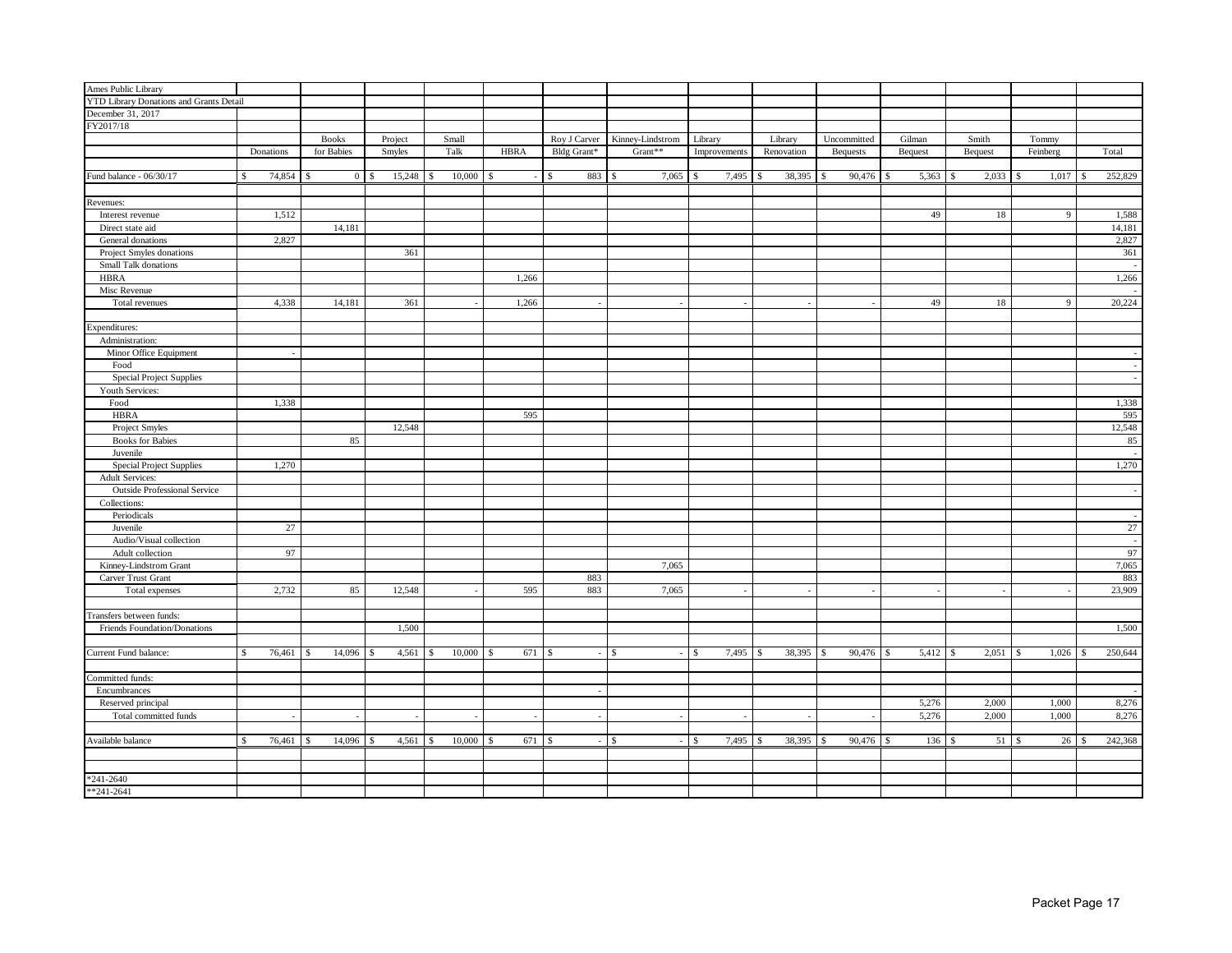## **Establishment of Future Needs Fund**

#### **BOARD OF TRUSTEES AMES PUBLIC LIBRARY JANUARY 18, 2018**

Be it resolved that the Board of Trustees, Ames Public Library, approves establishing a Future Needs Fund in the Donations Account by:

- consolidating \$90,476 in unrestricted bequest funds accumulated over many years with
- \$38,395 in unspent funds from the \$1,000,000 pledged to the Library Renewal Project on July 21, 2011, and
- \$49,655 received from the estate of Mary Beth Henney in 2016.

The Future Needs Fund thus established in the amount of \$178,526 shall be reserved for future purposes. Expenditure will require a vote of the Board.

\_\_\_\_\_\_\_\_\_\_\_\_\_\_\_\_\_\_\_\_\_\_\_\_\_\_\_\_\_\_\_\_\_\_\_\_ \_\_\_\_\_\_\_\_\_\_\_\_\_\_\_\_\_\_\_\_\_\_\_\_\_\_\_\_\_\_\_\_\_\_\_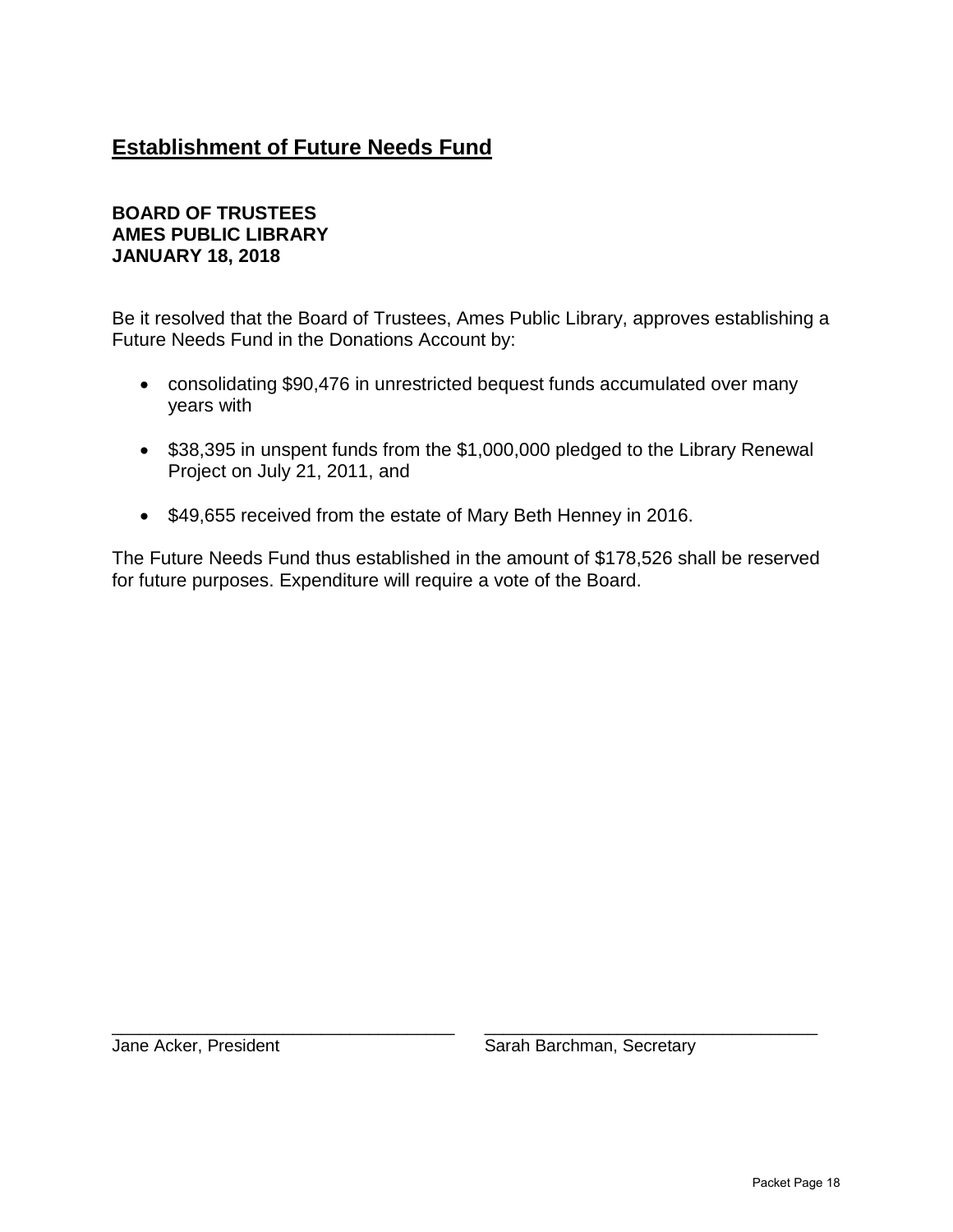**Background:** The Library's donations account is the repository for funds that the Library receives as donations, awards, grants, bequests, and endowments. Within the account, several distinct pools of money are tracked to ensure that the funds are spent correctly. Most of the various pools/programs are shown in the spreadsheet on page 17 of this packet.

Now that the Library Renewal Project is complete, some of the monies do not require separate accounting. The Budget and Finance Committee discussed this at its meeting in January and now recommends that all of the Library's former and newly received bequest funds be consolidated and set aside for future needs or the next major project.

The funds they propose to consolidate include:

- \$49,655 that was received from the estate of Mary Beth Henney in March, July, and September 2016 and is included in the available balance of \$76,461 in the Donations column;
- \$38,395 representing the unspent amount of the Board's \$1,000,000 pledge to the Library Renewal Project in July 2011, shown in the Library Renovation column; and
- \$90,476 representing the remainder of the former Library Bequest Fund (from which the \$1 million dollar pledge was originally taken), shown in the Uncommitted Bequests column.

A Future Needs Fund totaling \$178,526 would be established upon consolidation. The intent is to reserve that amount until needs or opportunities for its use are identified and designated.

**Requested Action:** The Budget and Finance Committee recommends that the Board combine the unspent bequest funds that were committed to the Library Renewal Project, the remains of the former bequest fund, and the recently received bequest from the Henney Irrevocable Trust into a Future Needs Fund that will be reserved until the Board takes action to designate its use. Expenditure will require a vote of the Board. Administration supports this recommendation.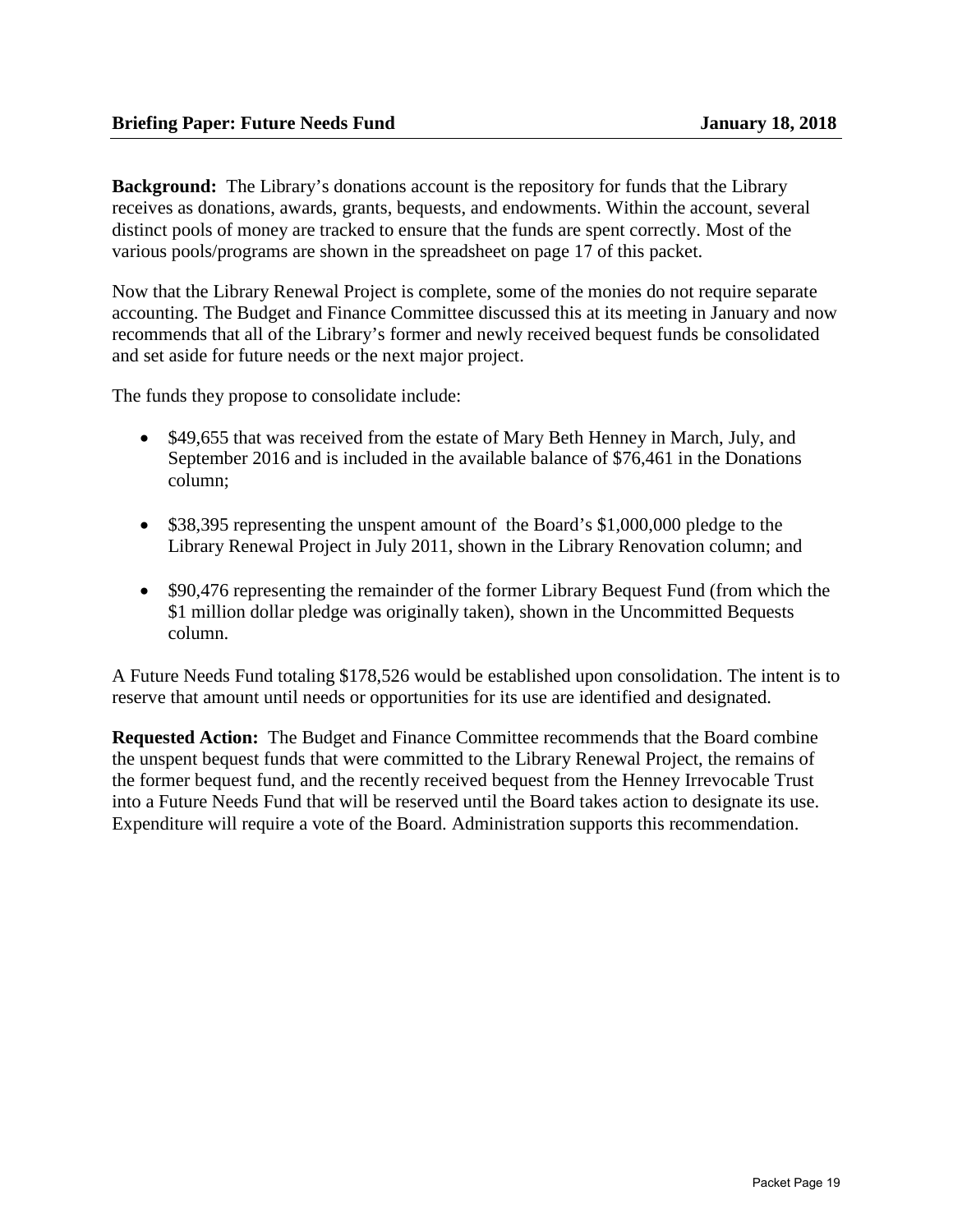## **Circulation and Customer Accounts Policy**

#### **BOARD OF TRUSTEES AMES PUBLIC LIBRARY JANUARY 18, 2018**

Be it resolved that the Board of Trustees, Ames Public Library, approves revisions to the Circulation and Customer Accounts Policy as presented/ amended.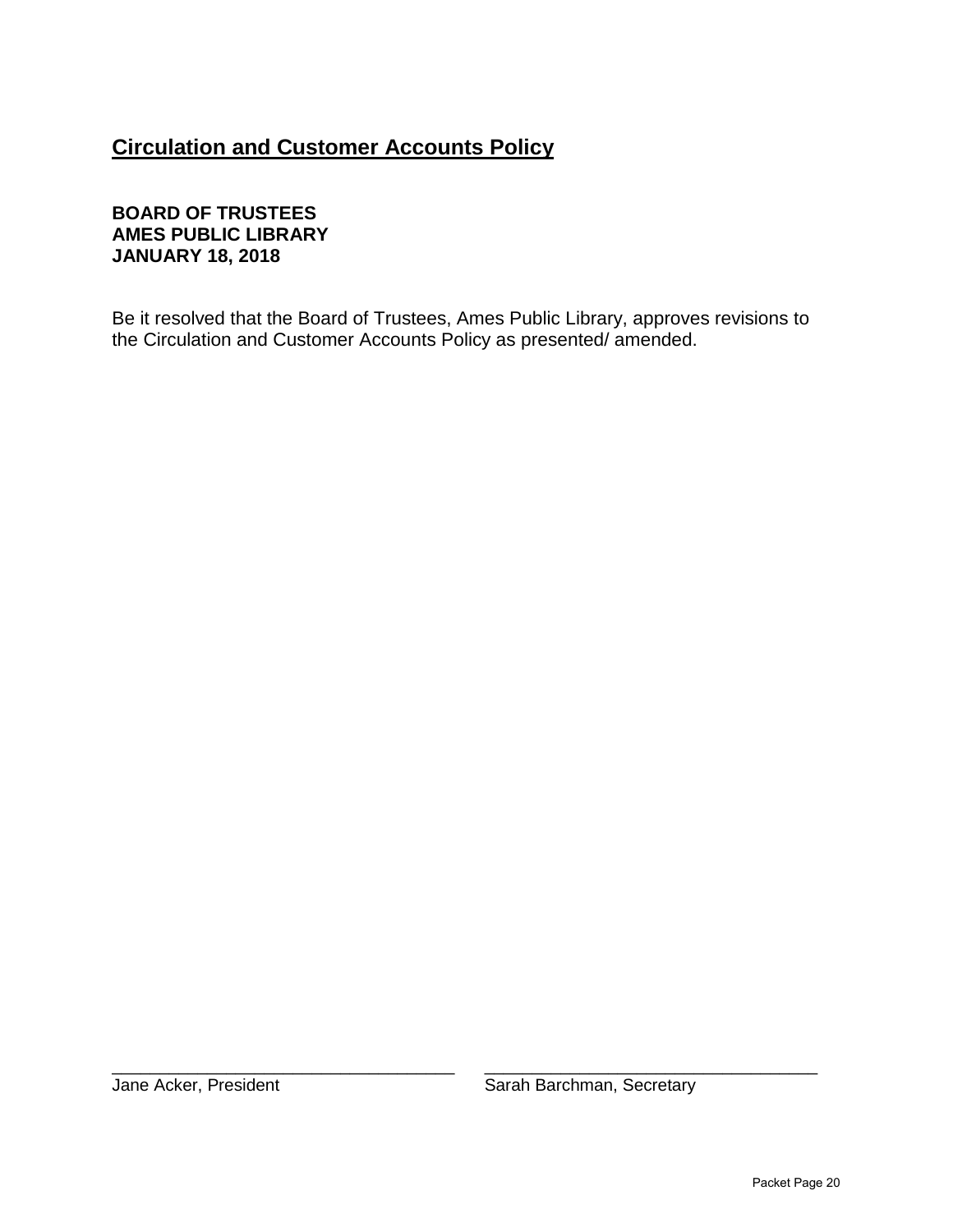

Section: Library Operations

Ames Public Library strives to provide all customers with fair and equal access to library materials.

## **Library Materials and Services**

All customers may have access to library materials while in the building or on the bookmobile.

A valid library account is required to make use of some library services. To be eligible to check out library materials, customers must have a library borrower account in good standing. To use public access computers, customers must have a borrower account or a computer use account.

## **Library Borrower Accounts**

#### **Account Application and Activity:**

Residents of the state of Iowa are eligible to register for a library borrower account. Residents of cities not in compliance with Iowa's Open Access agreement are excepted.

- To open a borrower account, customers must present a completed registration form, valid photo ID (required for persons age 12 and older), and proof of current residence.
	- o A photo ID may include a valid driver's license, state issued ID, school ID, or passport.
	- o Proof of current residence may include a valid driver's license, recent utility bill, lease, car registration, or a piece of mail received at the current address within the last 30 days.
- Library borrower accounts are active for a period of one to two (1-2) years and must be renewed by verifying/updating account information and paying all fines/fees on the account.
- A photo ID is required for customers age 12 and older to replace a lost or stolen card or to retrieve a card from library lost and found.
- A photo ID is required to replace a lost or stolen library card or to retrieve a lost and found card.
- Library borrower accounts can be closed only when all materials have been returned and all fines/fees have been paid. The account holder or adult responsible for a Family Account or Professional Account may must request closure. in person, by telephone (providing card number and proper ID), or by written/signed request.

#### **Account Types:**

Ames Public Library offers four types of borrower accounts: *Individual Account, Family Account, Educator Account, and Professional Account*. Customers may have more than one type of account.

#### **Individual Account**

• An Individual Account may only be used by the person opening the account.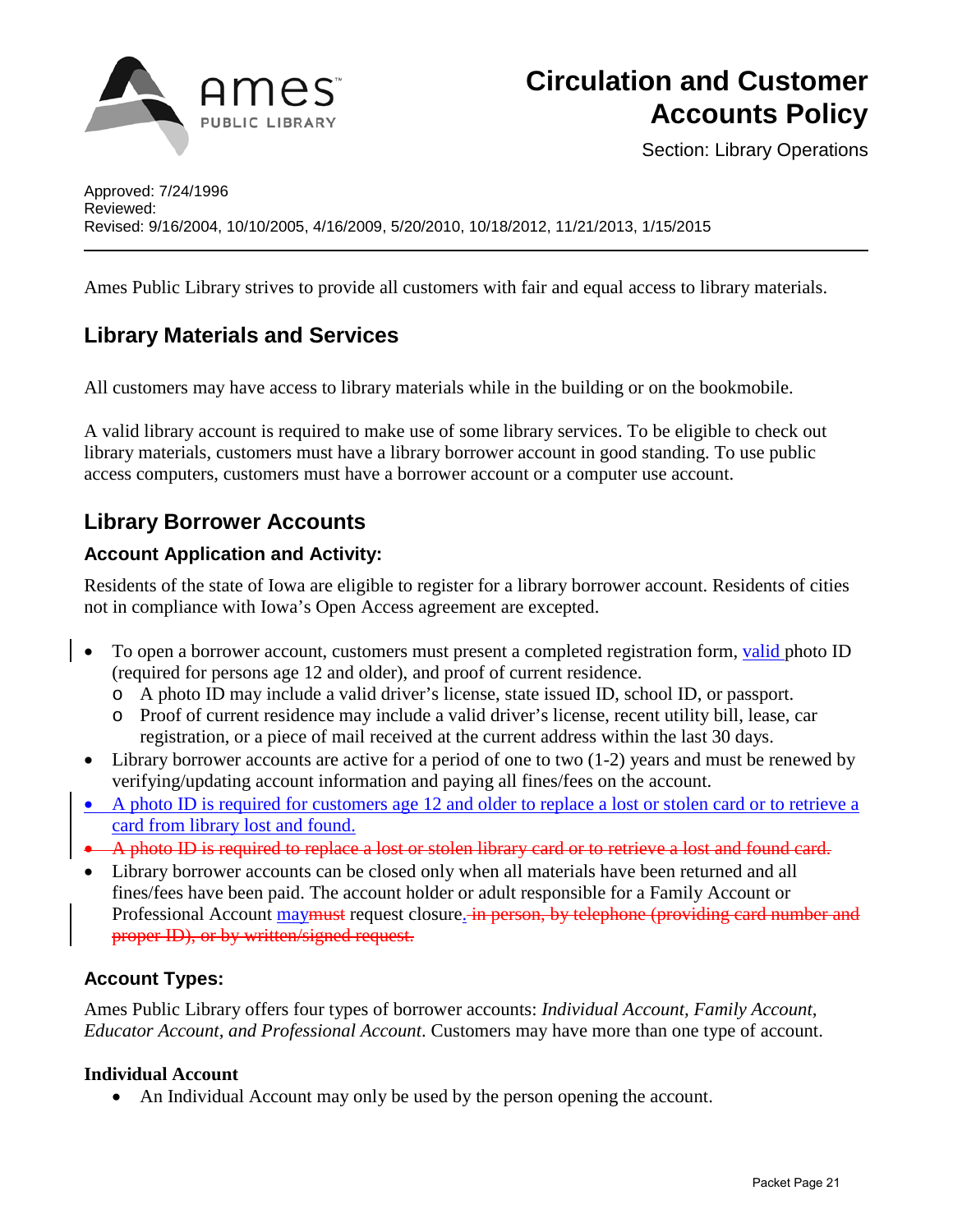- Information about the Individual Account may only be given to the person whose name is on that account.
- Children must be at least age 5 to apply for an Individual Account.

#### **Family Account**

- A Family Account may be opened by an adult (age 18 or older) who agrees to take responsibility for the account.
- The responsible adult may add or remove the name or names of other persons they wish to be authorized to use the account. associated with the account anyone he/she wishes to share the account.
- Family Account customers share account privileges with other family members authorized users and any member may can exercise those privileges independently.
- Information about a Family Account may be given to any person whose name appears on that account.
- Individual members may remove themselves from Family Accounts.

#### **Educator Account**

- An Educator Account may be opened by an adult (age 18 or older) who agrees to take responsibility for the account.
- An Educator Account requires a signed statement of responsibility, valid photo ID, proof of residence, and proof of employment at a qualifying organization (e.g. school, home school or daycare), and the approval of the Customer Account Services Manager.
- An Educator Account may only be used by the person opening the account.
- Information about the Educator Account may only be given to the person whose name is on that account.

#### **Professional Account**

- A Professional Account may be opened for an organization by an adult (age 18 or older) who agrees to take responsibility for the account.
- A Professional Account requires a signed statement of responsibility and the approval of the Customer Account Services Manager.
- The named responsible partyresponsible adult may add or remove other persons to the name or names of anyone he/she wishes to share the account.
- The named responsible party may remove other persons from the Professional Account and any persons named on the account may remove themselves.
- Professional Account customers share account privileges with other account members and any member **may exercise** those privileges independently.
- Information about the Professional Account may be given to any person whose name appears on that account.
- Individual Account members may remove themselves from the Professional Account

### **Computer Use Account**

#### **Account Application and Activity:**

Anyone who is not the named responsible party on a borrower account is eligible to register for a Computer Use Account.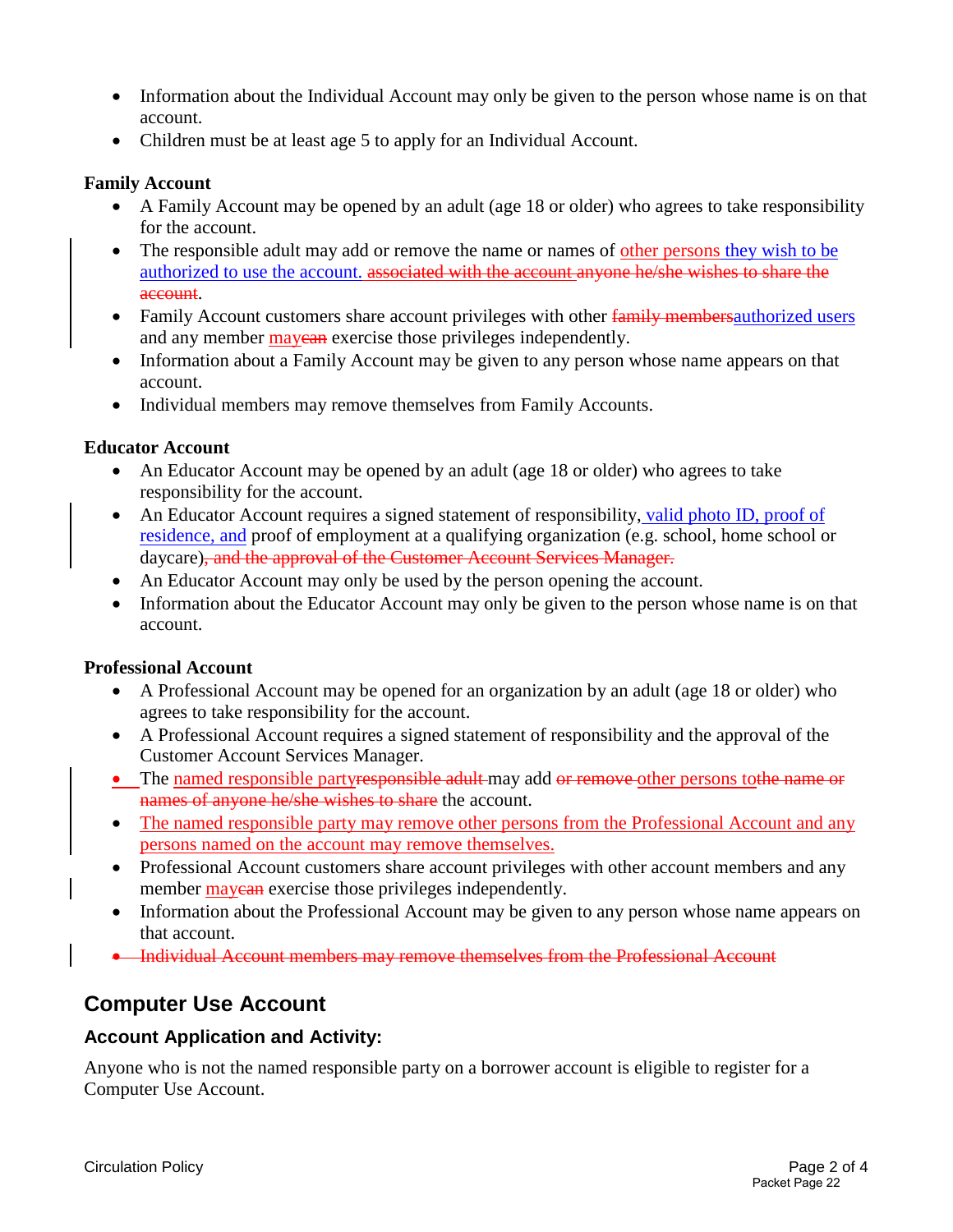- To open an account, customers must present a completed registration form  $\text{and}_{\tau}$  photo ID (required for persons age 12 and older).
	- $\circ$  A photo ID may include a valid driver's license, state-issued ID, school ID, or passport.
	- $\circ$  A customer who does not have a photo ID may provide two (2) proofs of residence in place of the photo ID.
	- o Parents may serve as photo ID proof of identity in lieu of a photo ID for children under age 17 (for computer cards only).
- A Computer Use Account may be used only by the individual card holder.
- Computer Use Aaccounts are active for a period of  $\frac{f}{f}$  and must be computer Use Aaccounts are active for a period of  $\frac{f}{f}$  and must be computer Use Aaccounts are active for a period of  $\frac{f}{f}$  and  $\frac{f}{f}$  a updated quarterly.
- Computer Use Accounts may earn be closed at any time. The account holder must request closure in person, by telephone (providing card number and proper ID), or by a written/signed request.upon request by the cardholder.
- A photo ID is required for customers age 12 and older to replace a lost or stolen computer use card or to retrieve a lost-and-found card from library lost and found.

## **Customer Responsibilities**

- Customers are expected to comply with the library's policies and procedures.
- Customers are expected to comply with copyright laws, and the library assumes no responsibility for customer infractions of copyright laws while using library materials.
- Customers are expected to use their own library cards when checking out materials or conducting other library transactions.
- Customers with valid library borrower accounts may request that circulating items be held for them; requests will beare added to queue lists in the order they are received.
- Customers must notify the library of changes in account information (name, address, telephone numbers, etc.).
- Customers must notify the library immediately when a library card is lost or stolen; customers are responsible for all account activity until the library is notified about a lost/stolen card. The library operates under implied consent - the expectation that a customer in possession of another person's card has their consent to use it.
- Customers must not tamper with or alter library materials in any way.
- Customers must return library materials, including all parts and packaging, in good condition. [\(City of Ames Municipal Code, Sec. 15.12 Library Regulations\)](http://38.106.5.41/modules/showdocument.aspx?documentid=270)
- The responsible party on a borrower account must manage that account and pay any fines or fees accrued.

### **Fines and Fees**

Some materials are designated by the library as non-circulating. Other library materials have predetermined check out and renewal periods.

The library charges fines and fees to encourage compliance with procedures which promote fair and equal access to limited resources for all customers. Customers may be notified of overdue materials, outstanding fines/fees, or problems with their borrower account by telephone, email notices, printed notices, and/or other means. Please note: fines and fees apply whether or not the notification is sent or received.

The library charges a daily fine for overdue items for each day the library is open.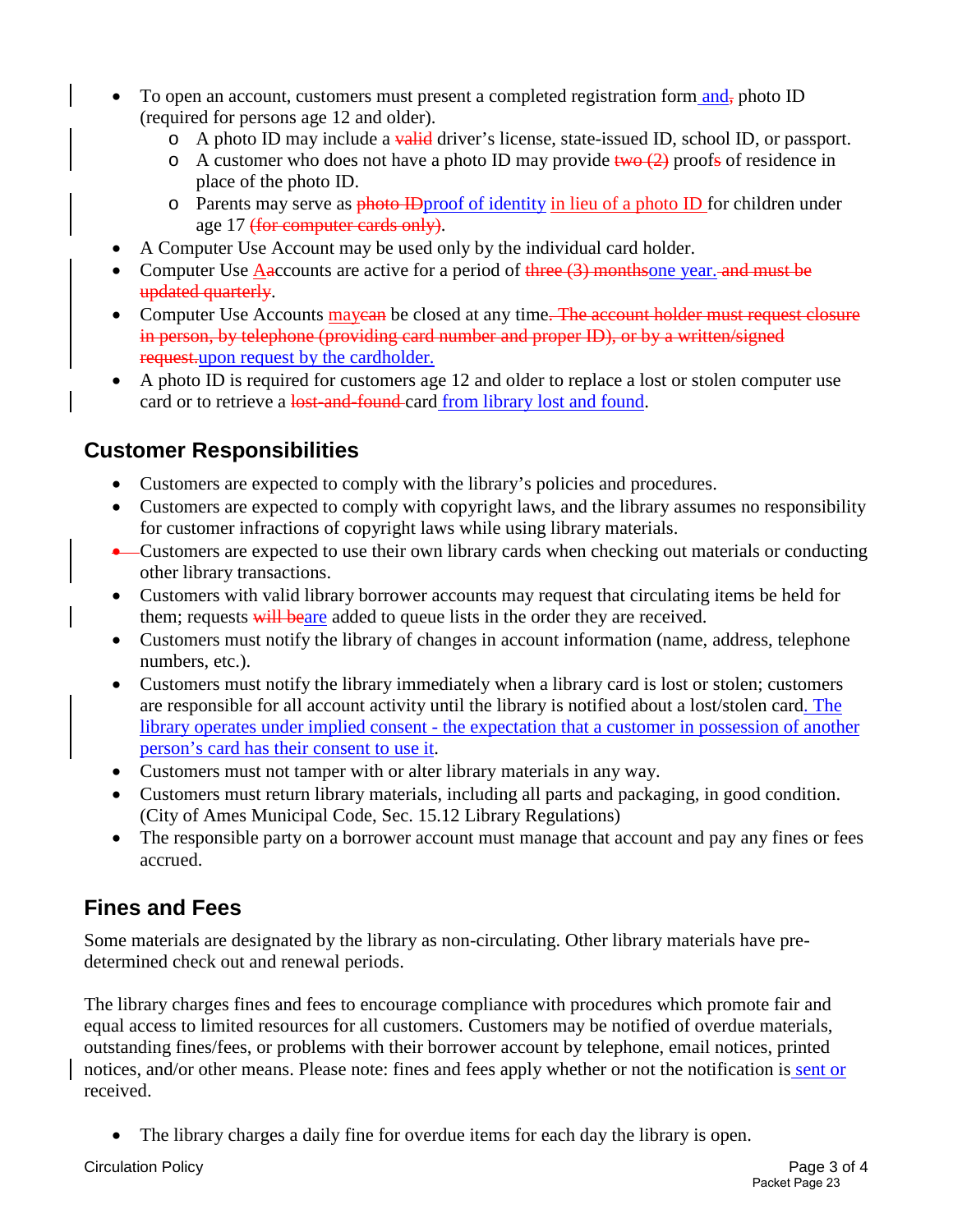- The library charges a replacement fee for lost or stolen library cards.
- The library charges for lost or damaged library materials.
- The library charges for lost or damaged parts or pieces of library materials.
- The library may charge for repairable damage to library materials.
- Customer borrowing privileges are suspended when fine/fee limits are surpassed.
- More extensive measures may be taken for excessively delinquent accounts, including the use of a collection agency and/or prosecution in a municipal court.
- A list of fines and fees is available as an addendum to this policy.
- The library may offer programs that allow  $\frac{1}{\pi}$  for the payment of fines (such as a payment plan or a fine alternative program).
- The library may reduce or eliminate charges as part of a promotional activity or due to extenuating circumstances.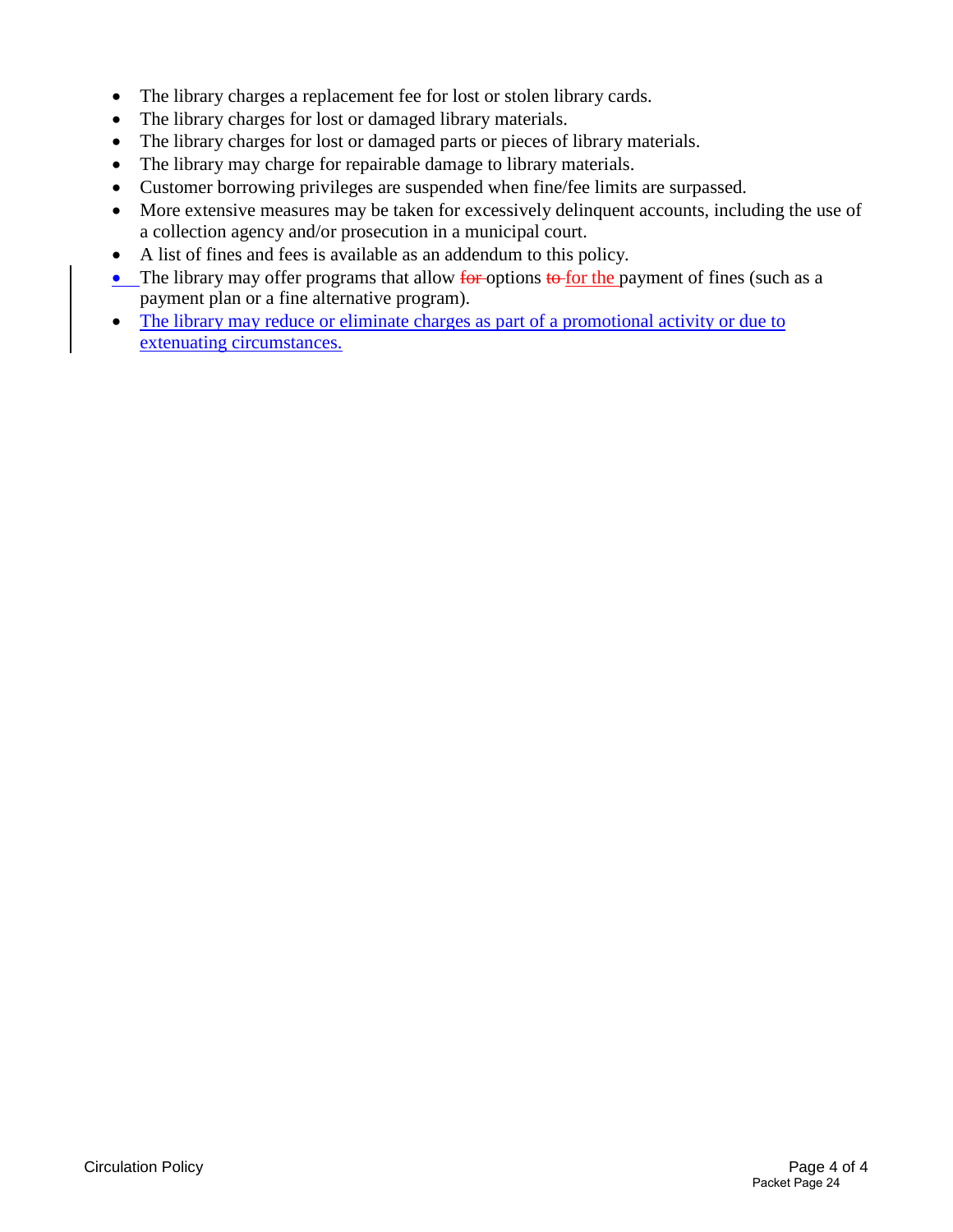

Section: Library Operations

Ames Public Library strives to provide all customers with fair and equal access to library materials.

## **Library Materials and Services**

All customers may have access to library materials while in the building or on the bookmobile.

A valid library account is required to make use of some library services. To be eligible to check out library materials, customers must have a library borrower account in good standing. To use public access computers, customers must have a borrower account or a computer use account.

## **Library Borrower Accounts**

#### **Account Application and Activity:**

Residents of the state of Iowa are eligible to register for a library borrower account. Residents of cities not in compliance with Iowa's Open Access agreement are excepted.

- To open a borrower account, customers must present a completed registration form, valid photo ID (required for persons age 12 and older), and proof of current residence.
	- o A photo ID may include a valid driver's license, state issued ID, school ID, or passport.
	- o Proof of current residence may include a valid driver's license, recent utility bill, lease, car registration, or a piece of mail received at the current address within the last 30 days.
- Library borrower accounts are active for a period of one to two (1-2) years and must be renewed by verifying/updating account information and paying all fines/fees on the account.
- A photo ID is required for customers age 12 and older to replace a lost or stolen card or to retrieve a card from library lost and found.
- Library borrower accounts can be closed only when all materials have been returned and all fines/fees have been paid. The account holder or adult responsible for a Family Account or Professional Account may request closure.

#### **Account Types:**

Ames Public Library offers four types of borrower accounts: *Individual Account, Family Account, Educator Account, and Professional Account*. Customers may have more than one type of account.

#### **Individual Account**

- An Individual Account may only be used by the person opening the account.
- Information about the Individual Account may only be given to the person whose name is on that account.
- Children must be at least age 5 to apply for an Individual Account.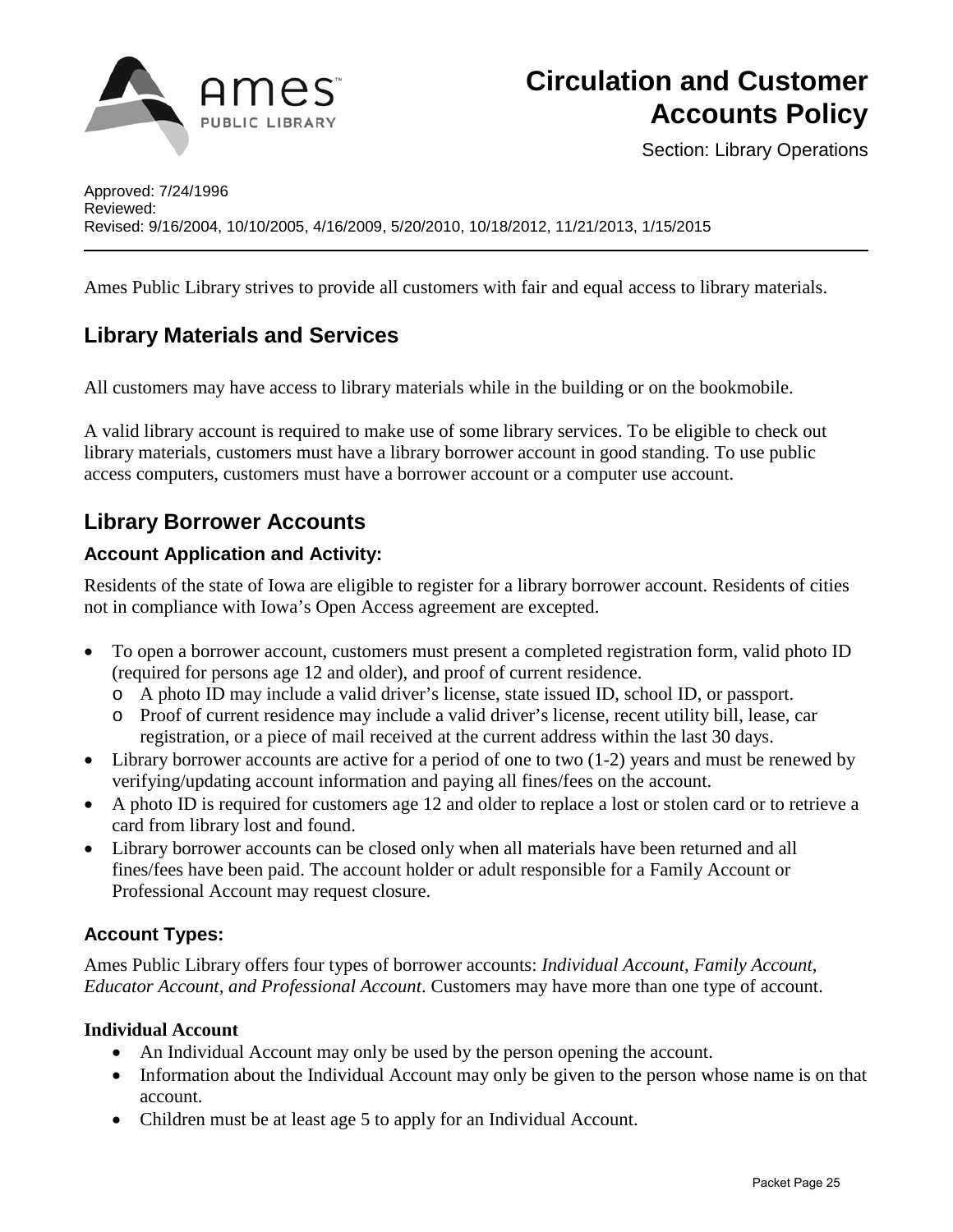#### **Family Account**

- A Family Account may be opened by an adult (age 18 or older) who agrees to take responsibility for the account.
- The responsible adult may add or remove the name or names of other persons they wish to be authorized to use the account. .
- Family Account customers share account privileges with other authorized users and any member may exercise those privileges independently.
- Information about a Family Account may be given to any person whose name appears on that account.
- Individual members may remove themselves from Family Accounts.

#### **Educator Account**

- An Educator Account may be opened by an adult (age 18 or older) who agrees to take responsibility for the account.
- An Educator Account requires a signed statement of responsibility, valid photo ID, proof of residence, and proof of employment at a qualifying organization (e.g. school, home school or daycare)
- An Educator Account may only be used by the person opening the account.
- Information about the Educator Account may only be given to the person whose name is on that account.

#### **Professional Account**

- A Professional Account may be opened for an organization by an adult (age 18 or older) who agrees to take responsibility for the account.
- A Professional Account requires a signed statement of responsibility and the approval of the Customer Account Services Manager.
- The named responsible party may add other persons to the account.
- The named responsible party may remove other persons from the Professional Account and any persons named on the account may remove themselves.
- Professional Account customers share account privileges with other account members and any member may exercise those privileges independently.
- Information about the Professional Account may be given to any person whose name appears on that account.

## **Computer Use Account**

#### **Account Application and Activity:**

Anyone who is not the named responsible party on a borrower account is eligible to register for a Computer Use Account.

- To open an account, customers must present a completed registration form and photo ID (required for persons age 12 and older).
	- o A photo ID may include a driver's license, state-issued ID, school ID, or passport.
	- o A customer who does not have a photo ID may provide proof of residence in place of the photo ID.
	- o Parents may serve as proof of identity in lieu of a photo ID for children under age 17.
- A Computer Use Account may be used only by the individual card holder.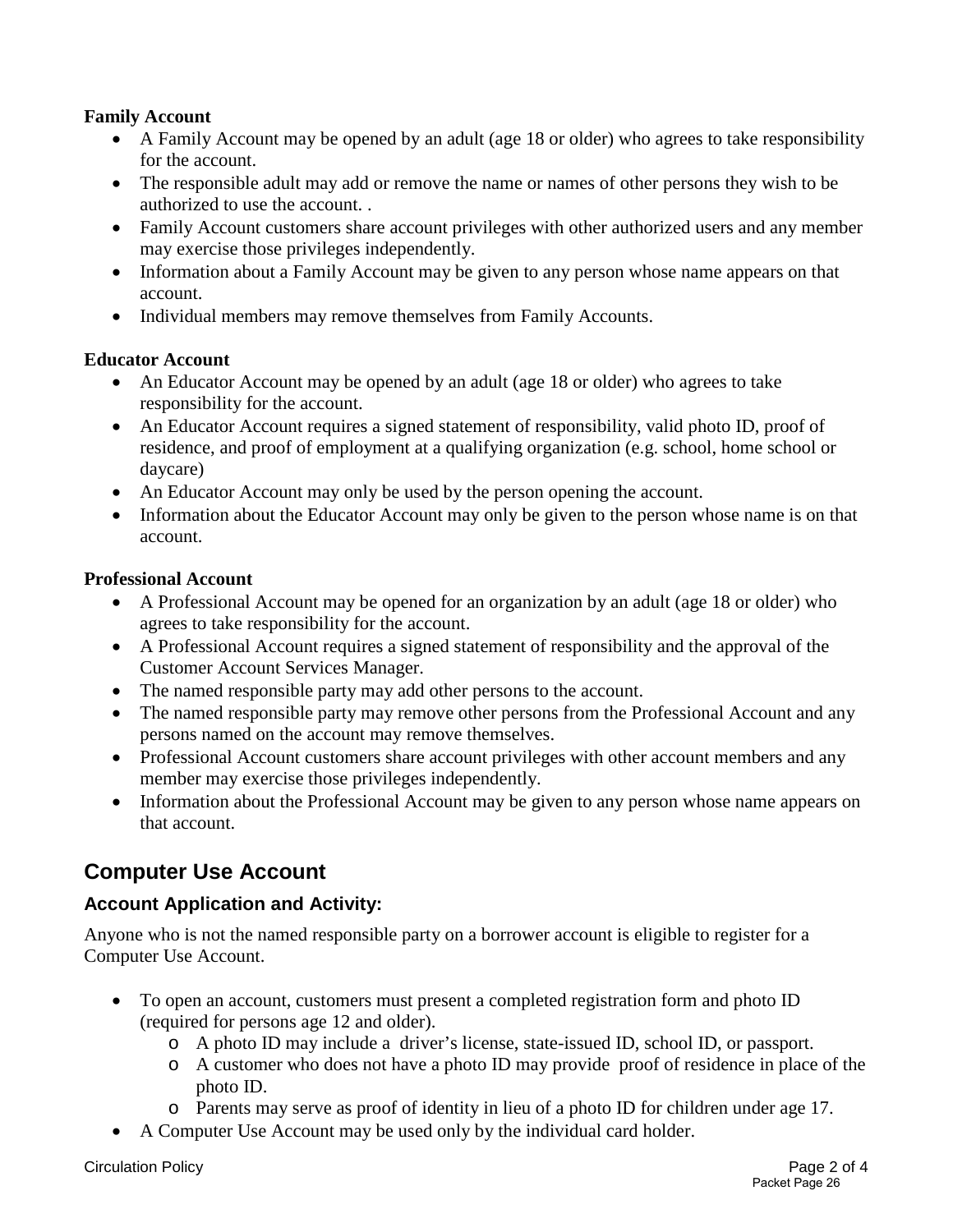- Computer Use Accounts are active for a period of one year..
- Computer Use Accounts may be closed at any time upon request by the cardholder.
- A photo ID is required for customers age 12 and older to replace a lost or stolen computer use card or to retrieve a card from library lost and found.

## **Customer Responsibilities**

- Customers are expected to comply with the library's policies and procedures.
- Customers are expected to comply with copyright laws, and the library assumes no responsibility for customer infractions of copyright laws while using library materials.
- Customers are expected to use their own library cards when checking out materials or conducting other library transactions. Customers with valid library borrower accounts may request that circulating items be held for them; requests are added to queue lists in the order they are received.
- Customers must notify the library of changes in account information (name, address, telephone numbers, etc.).
- Customers must notify the library immediately when a library card is lost or stolen; customers are responsible for all account activity until the library is notified about a lost/stolen card. The library operates under implied consent - the expectation that a customer in possession of another person's card has their consent to use it.
- Customers must not tamper with or alter library materials in any way.
- Customers must return library materials, including all parts and packaging, in good condition. [\(City of Ames Municipal Code, Sec. 15.12 Library Regulations\)](http://38.106.5.41/modules/showdocument.aspx?documentid=270)
- The responsible party on a borrower account must manage that account and pay any fines or fees accrued.

## **Fines and Fees**

Some materials are designated by the library as non-circulating. Other library materials have predetermined check out and renewal periods.

The library charges fines and fees to encourage compliance with procedures which promote fair and equal access to limited resources for all customers. Customers may be notified of overdue materials, outstanding fines/fees, or problems with their borrower account by telephone, email notices, printed notices, and/or other means. Please note: fines and fees apply whether or not the notification is sent or received.

- The library charges a daily fine for overdue items for each day the library is open.
- The library charges a replacement fee for lost or stolen library cards.
- The library charges for lost or damaged library materials.
- The library charges for lost or damaged parts or pieces of library materials.
- The library may charge for repairable damage to library materials.
- Customer borrowing privileges are suspended when fine/fee limits are surpassed.
- More extensive measures may be taken for excessively delinquent accounts, including the use of a collection agency and/or prosecution in a municipal court.
- A list of fines and fees is available as an addendum to this policy.
- The library may offer programs that allow options for the payment of fines (such as a payment plan or a fine alternative program).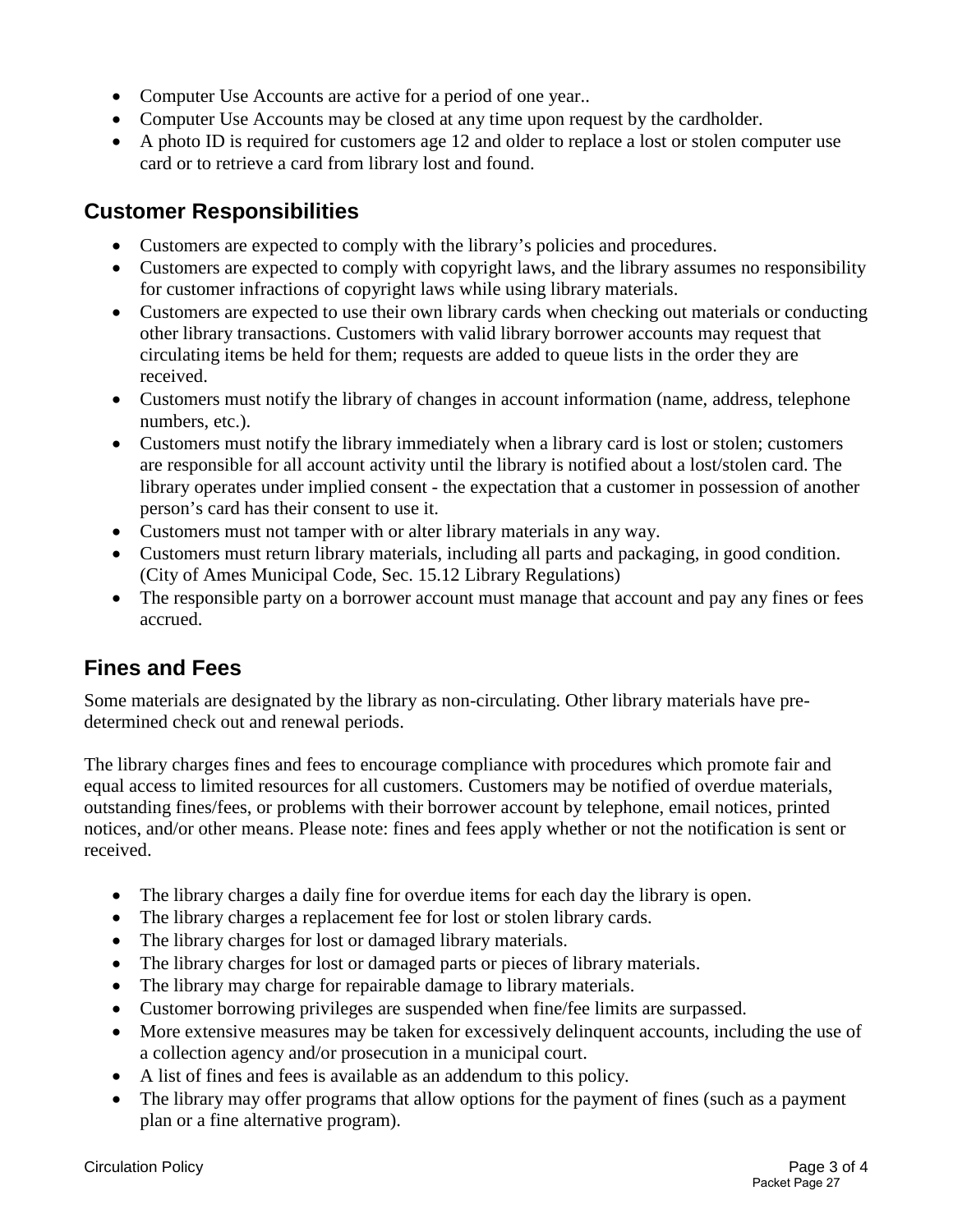• The library may reduce or eliminate charges as part of a promotional activity or due to extenuating circumstances.